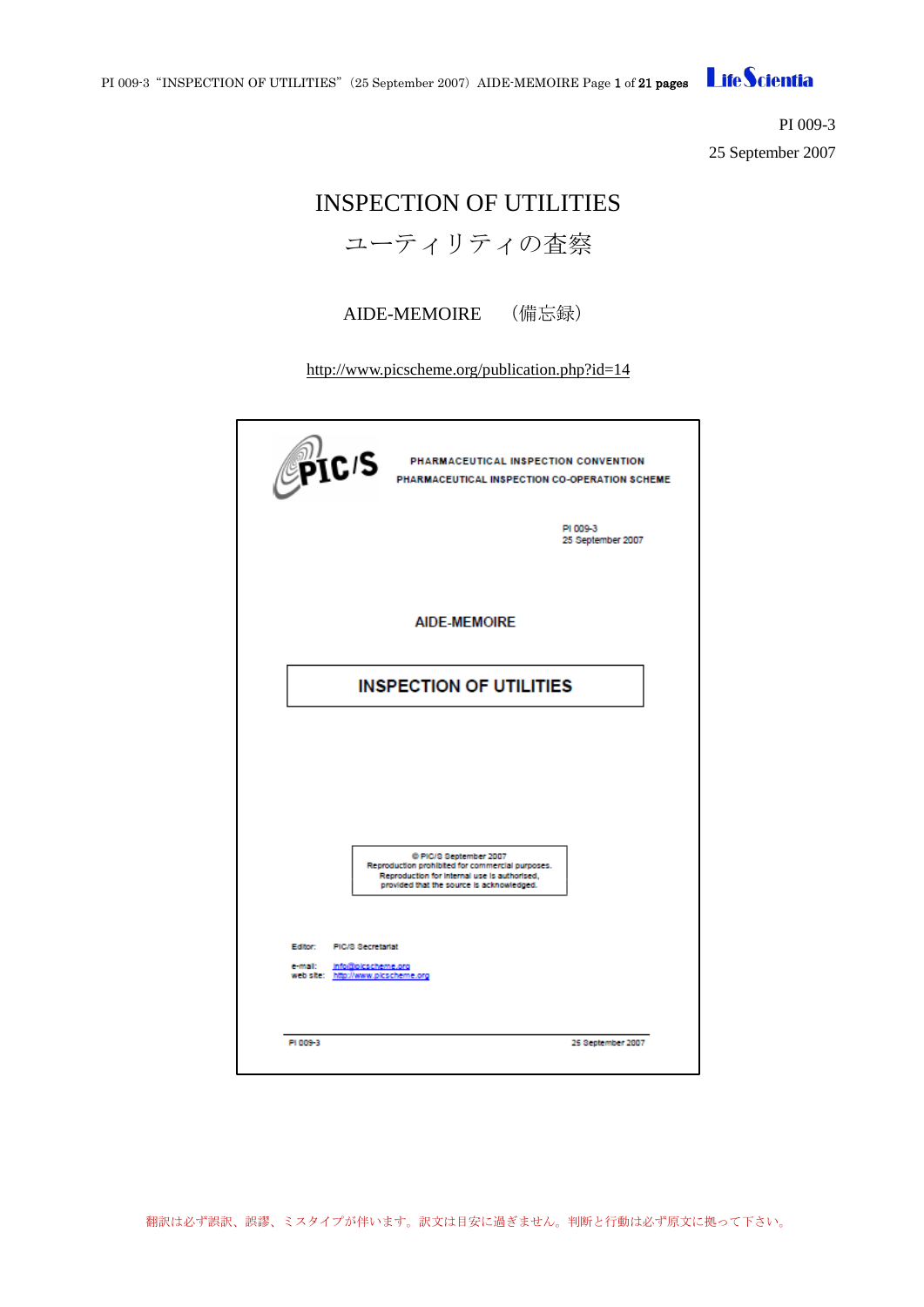

―――――――――\*\*\*――――――――

### <span id="page-1-0"></span>1. DOCUMENT HISTORY (この文書の履歴)

| <b>Adoption by Committee</b> | (委員会による採択日) | 24 April 2002 |
|------------------------------|-------------|---------------|
| Entry into force             | (発効日)       | 1 July 2002   |

## <span id="page-1-1"></span>2. INTRODUCTION (はじめに)

2.1 Technological and technical progress have increased in the pharmaceutical industry in the last decades. Progress has not only been made in the area of production equipment, technology and quality control but also in the area of auxiliary systems such as HVAC and media systems.

科学および工業技術の進歩は、ここ数十年で製薬工業においても加速している。進歩は、製造機 器、技術および品質管理の分野のみならず、HVAC (\*) およびメディアのシステムのような周 辺分野でも見られる。

- \*(訳者注):「エッチバック」と読む。"heating, ventilating, (and) air conditioning"system の略称であって、一般 的には「空調」システムと訳される。
- 2.2 PIC/S has paid due attention to these systems for the manufacture of medicinal products. In 2001, the annual PIC/S Seminar was devoted to the inspection of utilities used by the manufacturer of pharmaceuticals (Prague, Czech Republic). PIC/Sは、医薬品の製造に関して、それらのシステムに細心の注意を払ってきた。2001年に、PIC/S の年次セミナーは、医薬品製造業者が使用するユーディリティの査察についてのものであった (チェコ共和国、プラハでの会議)。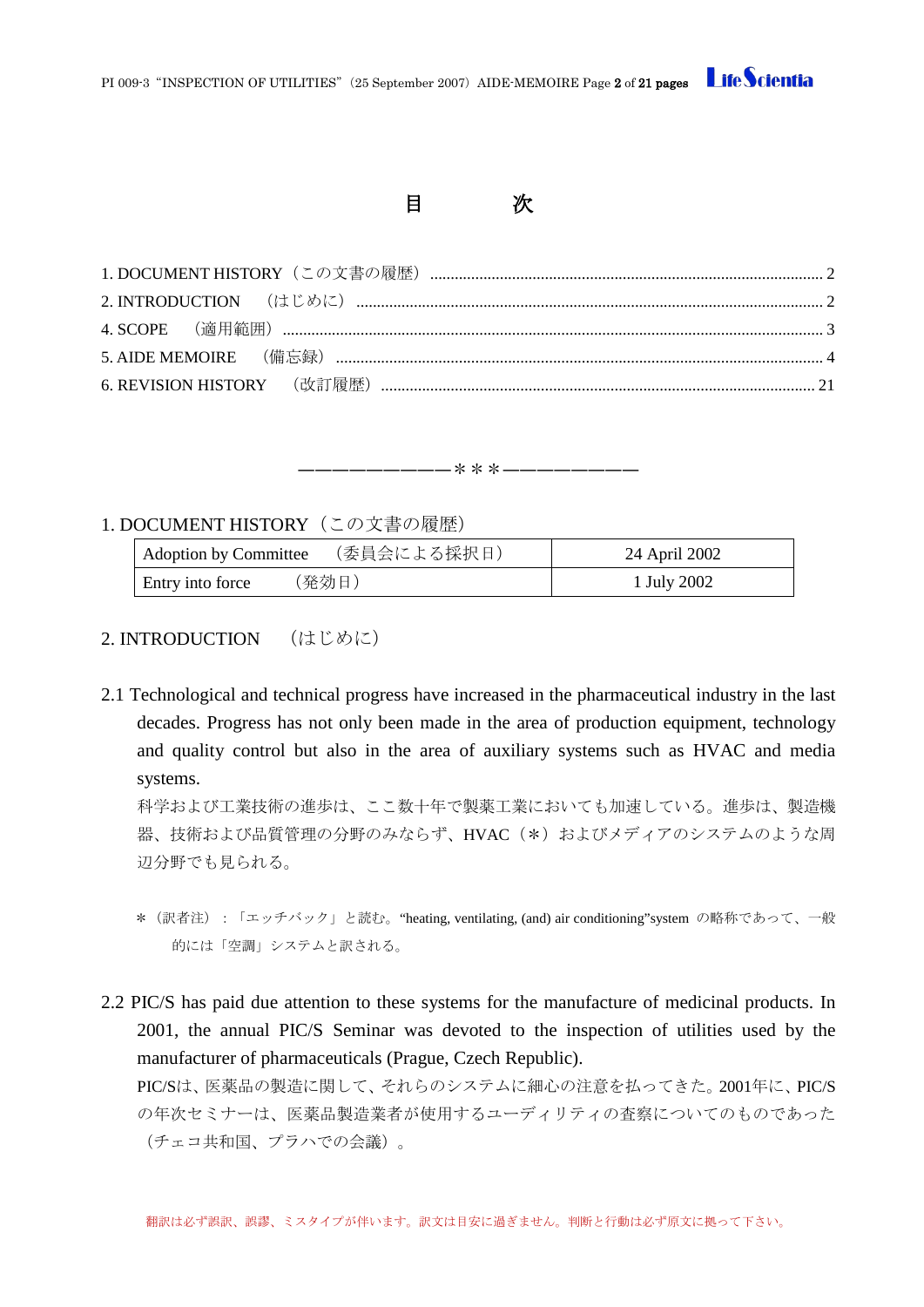#### 3. PURPOSE (目的)

3.1 The purpose of this document is to provide guidance for GMP inspectors to use for training purposes and in preparation for inspections.

この文書の目的は、GMP査察官の訓練に、および査察の準備に供することである。

3.2 The Aide-Memoire is the direct result of the 2001 PIC/S Seminar and was drafted with the aim of facilitating the effective planning and conduct of GMP inspections of utilities. The Aide-Memoire should enable the inspector to make both an optimal use of the inspection time and an optimal evaluation of GMP compliance.

この備忘録は、2001年のPIC/Sセミナーでの直接的な成果物であり、ユーティリティのGMP査察の 効果的な計画と実施を容易にする目的で起草されたものである。この備忘録は、査察官に査察時 間の効果的な使用と、GMP遵守の最適評価の両方を行うことを可能にするものである。

#### <span id="page-2-0"></span>4. SCOPE (適用範囲)

4.1 The following Aide-Memoire describes different areas which could be evaluated during the GMP inspection of HVAC systems, pharmaceutical water, steam and medicinal gases. However, the Aide-Memoire should be considered as a nonexhaustive list of areas to be looked at during an inspection.

以下に述べる備忘録は、HVACシステム、製薬用水、蒸気および医療用ガスのGMP査察中に評価 すべき様々な領域について述べたものである。しかしながら、この備忘録は査察中に見られる分 野のうちの、限られた範囲をリストしたものであると考えること。

4.2 At the time of issue, this document reflected the current state of the art. It is not intended to be a barrier to technical innovation or the pursuit of excellence. The advice in this Aide-Memoire is not mandatory for industry. However, industry should consider PIC/S recommendations and aide-memoires as appropriate.

発行時点で、この文書には最新の状況を反映させた。この文書が、技術革新あるいは、より優れ た状態への追及への障壁となることは意図していない。しかしながら、製薬業界(industry)は、 必要に応じて、PIC/Sの推奨や備忘録を考慮すべきである。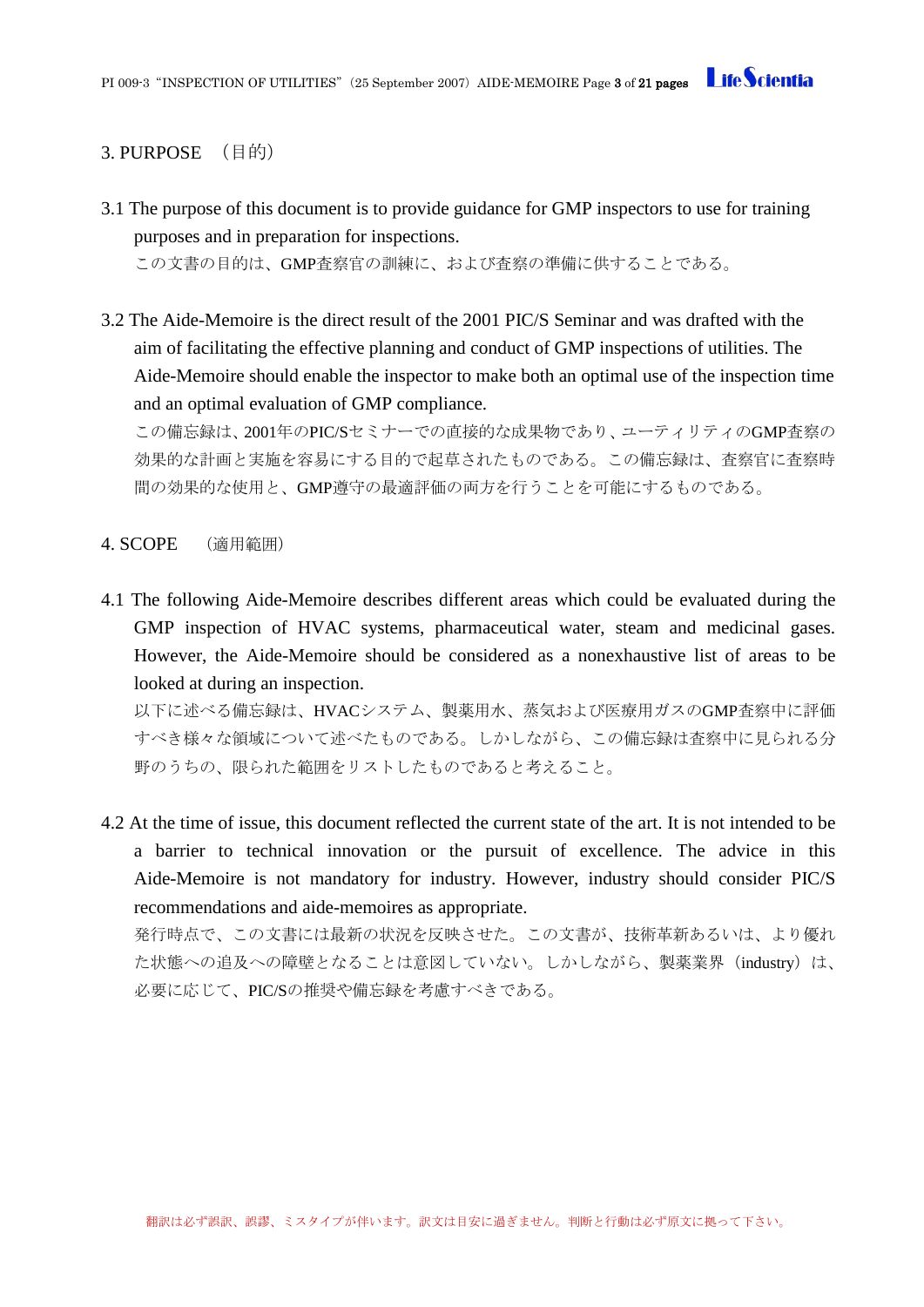

## <span id="page-3-0"></span>5. AIDE MEMOIRE (備忘録)

| 1.  | Area of operation/Items<br><b>HVAC</b> for medicinal | <b>Notes</b>                        | Crucial questions      | Supporting documents          |
|-----|------------------------------------------------------|-------------------------------------|------------------------|-------------------------------|
|     | (作業範囲/項目<br>products                                 | 注意点                                 | 重要な質問事項                | 裏付け文書                         |
|     | 医薬品のHVAC)                                            |                                     |                        |                               |
| 1.1 | Key design parameters $1$                            | · Need for separate systems         | · How do you prevent   | PIC/S GMP Guide 3.10,         |
|     |                                                      | 分離したシステムの必要性                        | cross contamination by | 3.14, 5.10, 5.11, 5.18,       |
|     | 重要な設計上のパラメー                                          | · Level of filtration (Filter       | air?                   | 5.20.                         |
|     | $\mathcal{H}$ <sup>1</sup>                           | specifications)                     | 貴社は、空気による交             |                               |
|     |                                                      | ろ過のレベル (フィルター                       | 叉汚染をどのように              | Annex 1-29-31,                |
|     | Important for the<br>1:                              | の規格)                                | して防いでいるの               | Annex 2 - 9, 10, 14, 15,      |
|     | introductory inspection                              | · Recirculation or makeup air       | か?                     | Annex 15-9, 10                |
|     | 初回の査察では重要                                            | 再循環または補給空気の比                        |                        |                               |
|     | である                                                  | 率                                   |                        | ISO 14644-4: Clean            |
|     |                                                      | · Location of filters               |                        | rooms and associated          |
|     |                                                      | フィルターの位置                            |                        | controlled                    |
|     |                                                      | · Position of inlet and air return, |                        | environments – Part 4:        |
|     |                                                      | dust extractors                     |                        | Design and                    |
|     |                                                      | インレット (空気吹き出し                       |                        | construction.                 |
|     |                                                      | 口) とエアーリターン (空                      |                        | International                 |
|     |                                                      | 気排気口)の位置、塵埃排                        |                        | Organisation for              |
|     |                                                      | 気装置                                 |                        | Standardisation ISO,          |
|     |                                                      | · Temperature<br>温度                 |                        | Geneva (April 2001)           |
|     |                                                      | · Humidity 湿度                       |                        | EN 1822: High                 |
|     |                                                      | · Air changes 換気回数                  |                        | efficiency particulate        |
|     |                                                      | · Pressure differentials 室間差        |                        | air filters (HEPA and         |
|     |                                                      | 圧                                   |                        | ULPA):                        |
|     |                                                      | ·Design of ducting ダクト系の            |                        | Part $1 -$ Requirements,      |
|     |                                                      | 設計                                  |                        | testing, marking;             |
|     |                                                      | · Easy and effective cleaning       |                        | Part 2 - Aerosol              |
|     |                                                      | 清浄化の容易性と有効性                         |                        | production, measuring         |
|     |                                                      | · Alarm system 警報システム               |                        | equipment, particle           |
|     |                                                      | · Air flow direction- LAF and/or    |                        | counting statistics;          |
|     |                                                      | turbulent                           |                        |                               |
|     |                                                      | 気流方向 — 層流 and/or                    |                        | Part $3$ – Testing the        |
|     |                                                      | 乱流                                  |                        | planar filter medium;         |
|     |                                                      |                                     |                        | Part $4$ – Testing the filter |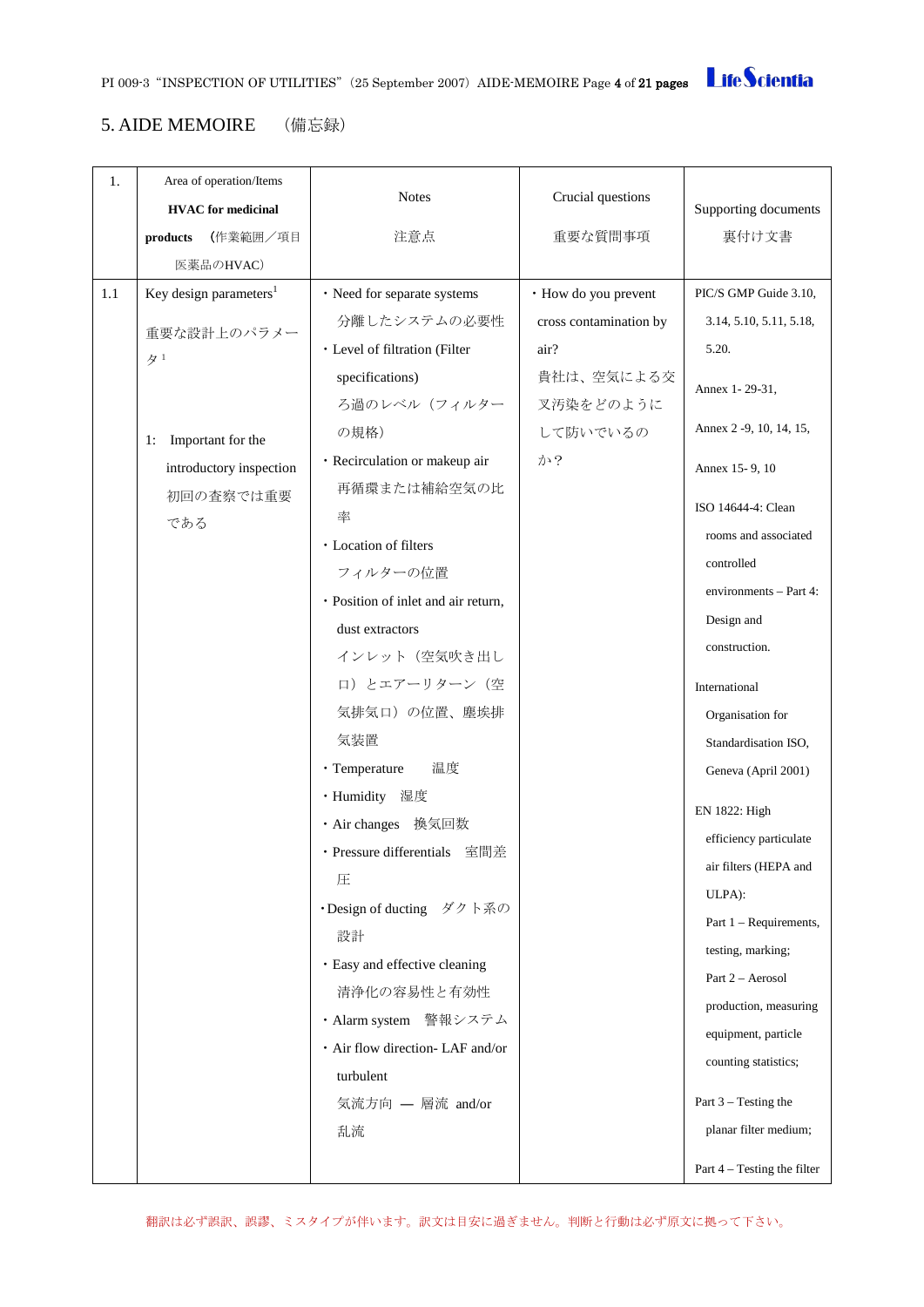

| 1.  | Area of operation/Items<br><b>HVAC</b> for medicinal<br>(作業範囲/項目<br>products<br>医薬品のHVAC)                                                      | <b>Notes</b><br>注意点                                                                                                                                                                                                                                                                                                               | Crucial questions<br>重要な質問事項                                                                                                                                                                                                                              | Supporting documents<br>裏付け文書                                                                                                                                                                                                                                                                                                                                                                                          |
|-----|------------------------------------------------------------------------------------------------------------------------------------------------|-----------------------------------------------------------------------------------------------------------------------------------------------------------------------------------------------------------------------------------------------------------------------------------------------------------------------------------|-----------------------------------------------------------------------------------------------------------------------------------------------------------------------------------------------------------------------------------------------------------|------------------------------------------------------------------------------------------------------------------------------------------------------------------------------------------------------------------------------------------------------------------------------------------------------------------------------------------------------------------------------------------------------------------------|
|     |                                                                                                                                                |                                                                                                                                                                                                                                                                                                                                   |                                                                                                                                                                                                                                                           | element for leaks (scan<br>method);<br>Part 5 - Testing the<br>efficiency of the filter<br>element. European<br>Committee for<br>Standardisation,<br>Brussels (parts 1-3<br>were ratified in March<br>1998, parts 4-5 in<br>August 2000).<br>EN 779: Particle air<br>filters for general<br>ventilation -<br>Requirements, testing,<br>marking. European<br>Committee for<br>Standardisation,<br>Brussels (July 1993). |
| 1.2 | Qualification of HVAC<br>systems <sup>1</sup><br>HVAC システムの適格性<br>評価<br>Important for the<br>1:<br>introductory inspection<br>初回の査察では重要<br>である | $\cdot$ DO, IO, OO and PO<br>· Average speed and uniformity<br>of airflow<br>平均風速と風速の均一性<br>· Pressure differentials<br>室間差圧<br>· Air changes 換気回数<br>· Integrity and tightness of<br>terminal installed final filters<br>末端最終フィルターの完全<br>性と気密性<br>· Number of particles 粒子数<br>· Recovery tests<br>回復試験 (*)<br>*: (訳注)<br>内容は不明。 | • How have you<br>implemented<br>recommendations and<br>correct deviations<br>mentioned in<br>qualification reports?<br>(定期的な)適格性再<br>評価報告書で言及さ<br>れた推奨や是正措置<br>は、どのようにして実<br>行して行くのか?<br>• Who is responsible for<br>evaluating if<br>requalification is | Guide - 4.26, 5.21,<br>5.22,<br>5.24, 5.37, Annex<br>$1-30,$<br>Annex $15 - 2 - 18$ .<br>EN ISO 14644-1:<br>Clean rooms and<br>associated<br>controlled<br>environments<br>Part 1:<br>Classification of air                                                                                                                                                                                                            |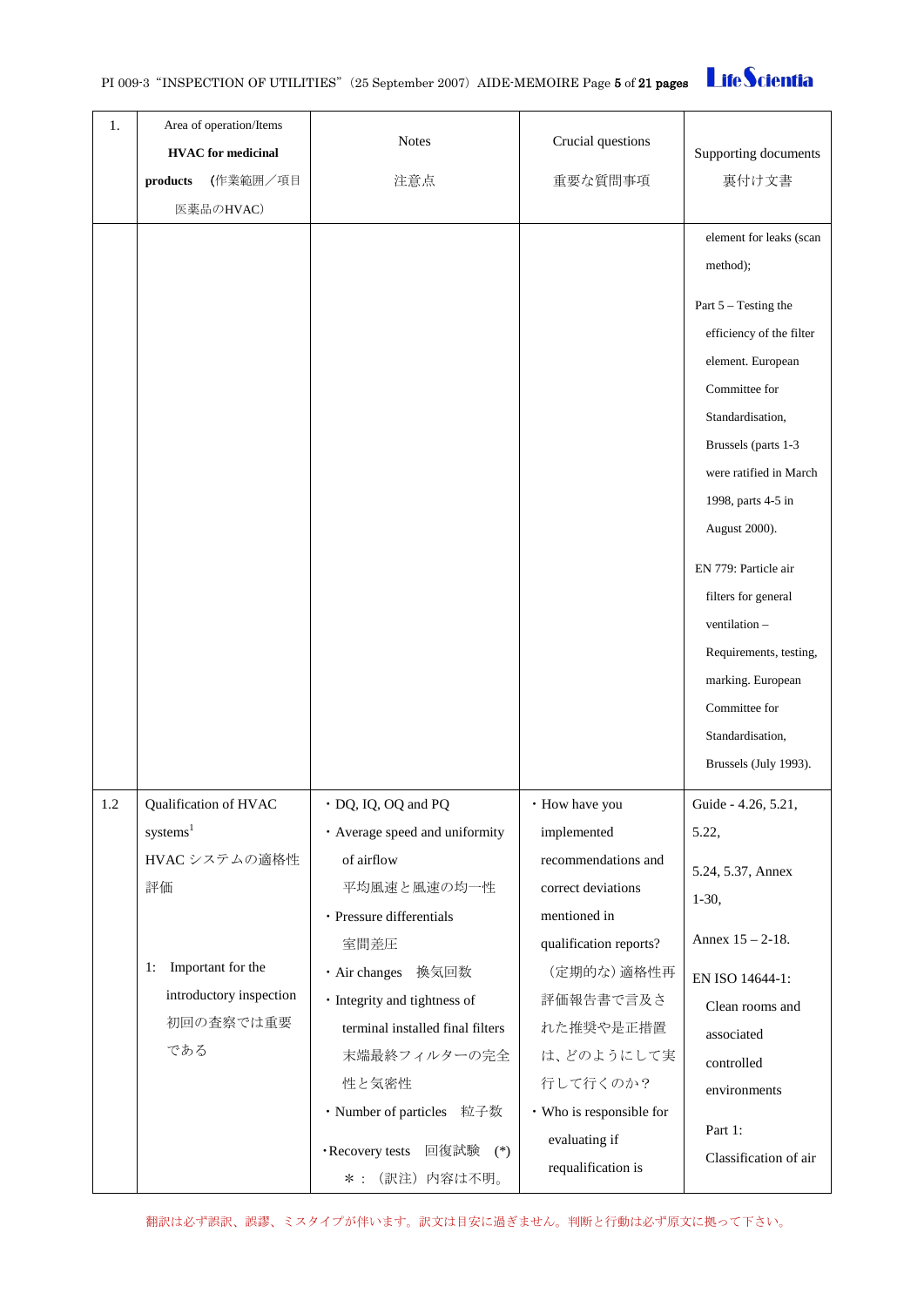| 1.  | Area of operation/Items<br><b>HVAC</b> for medicinal<br>(作業範囲/項目<br>products<br>医薬品のHVAC) | <b>Notes</b><br>注意点<br>作業などで塵埃数が増大し<br>たのち、当該空調系により、<br>規定された清浄度までに回<br>復するまでの必要時間を調<br>べる試験ではないかと思わ<br>れる。<br>· Air temperature 空気温度<br>· Smoke tests スモーク試験<br>· Requalification (parameters for<br>requalification) 適格性の<br>再確認(適格性の再確認に<br>あたってのパラメータ)<br>· Change control 変更管理 | Crucial questions<br>重要な質問事項<br>necessary?<br>もし適格性の再確認<br>が必要になったので<br>あれば、その評価の<br>責任は誰にあるの<br>か?<br>• What are the<br>requirements for<br>regular<br>requalification?<br>定期的な適格性再確<br>認の規定とは、どの<br>様な内容か?<br>· Show me your<br>deviations and change<br>control reports for<br>HVAC?<br>HVACに関しての貴 | Supporting documents<br>裏付け文書<br>cleanliness.<br>International<br>Organisation for<br>Standardisation ISO,<br>Geneva and<br>European<br>Committee for<br>Standardisation<br>CEN, Brussels (May<br>1999).<br>EN ISO 14644-2:<br>Clean rooms and<br>associated<br>controlled<br>environments<br>Part 2:<br>Specifications for |
|-----|-------------------------------------------------------------------------------------------|-------------------------------------------------------------------------------------------------------------------------------------------------------------------------------------------------------------------------------------------------------------------------------------|-------------------------------------------------------------------------------------------------------------------------------------------------------------------------------------------------------------------------------------------------------------------------------------------------------|-----------------------------------------------------------------------------------------------------------------------------------------------------------------------------------------------------------------------------------------------------------------------------------------------------------------------------|
|     |                                                                                           |                                                                                                                                                                                                                                                                                     | の報告書を提示して<br>頂きたい。                                                                                                                                                                                                                                                                                    | monitoring to<br>prove continued<br>compliance with<br>ISO 14644-1.<br>International<br>Organisation for<br>Standardisation<br>ISO, Geneva and<br>European<br>Committee for<br>Standardisation<br>(September 2000).                                                                                                         |
| 1.3 | Walk round tour<br>(当該区域内を)歩きま<br>わる                                                      | · Are rooms for the production of<br>medicinal products equipped<br>with HVAC in accordance with                                                                                                                                                                                    | · How do you challenge<br>your alarm systems?<br>貴社の警報システム                                                                                                                                                                                                                                            | Guide - 3.6, 3.7, 3.12,<br>4.27<br>Annex 1 -29, Annex                                                                                                                                                                                                                                                                       |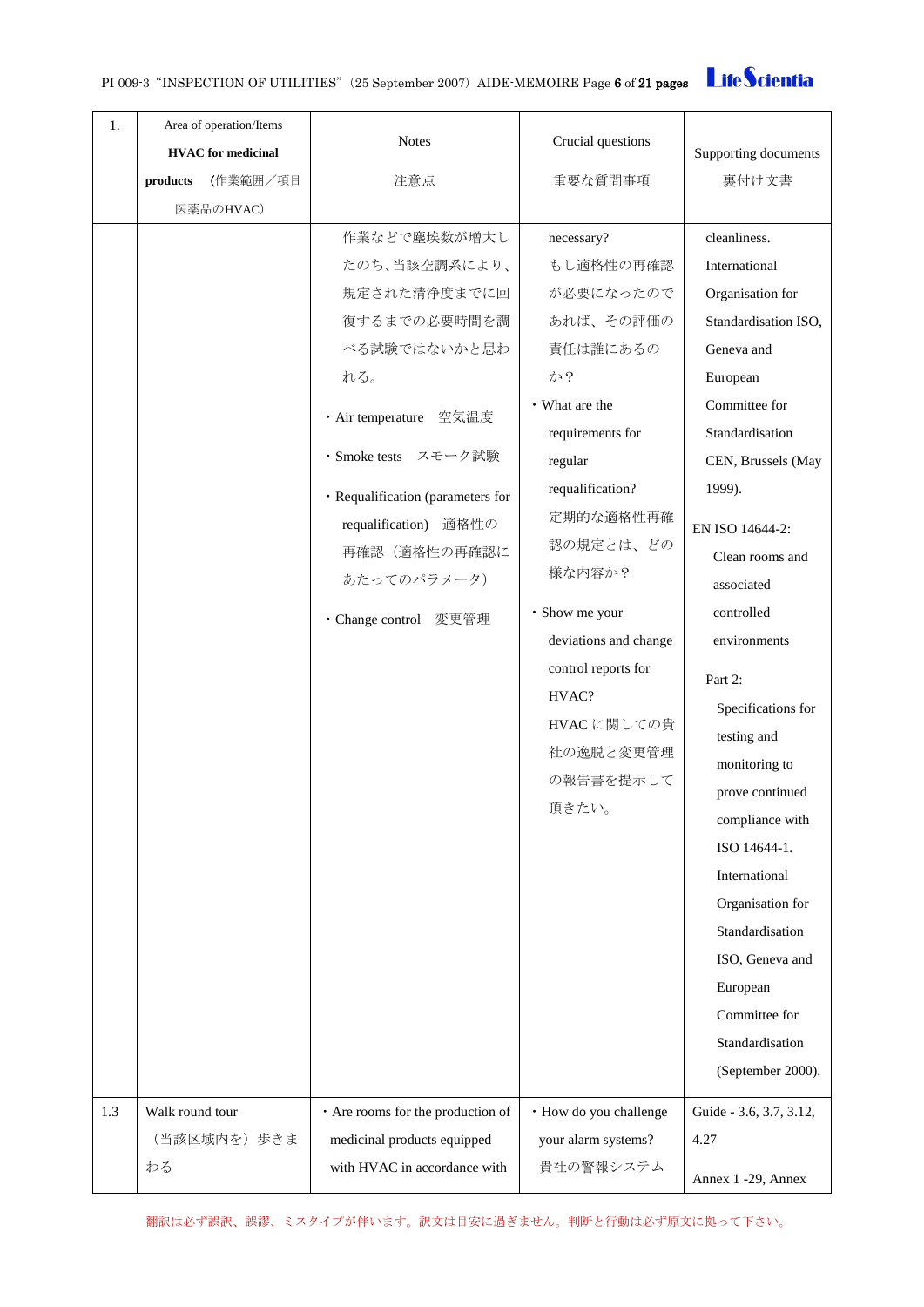

| GMP requirements <sup>1</sup> ?<br>$2 - 14$<br>の (機能/作動の)確<br>医薬品の製造室は、GMP 要求<br>認は、どのようにして<br>Confront differences<br>に適合した HVAC を備えて<br>いますか?<br>between design<br>いるか?<br>specifications, drawings (in<br>· Place and procedure for<br>SMF) and reality,<br>Important for the<br>sampling?<br>1:<br>unplanned maintenance and<br>サンプリングの場所<br>introductory inspection<br>change control and<br>初回の査察では重要であ<br>と方法は?<br>following items<br>る<br>• Where and how do you<br>設計仕様、図面 (SMFの)<br>· Location of filters<br>weigh and refill starting<br>そして実設備の間の突き<br>フィルターの位置<br>materials?<br>合わせを行い、計画外<br>原料の秤量と継足し<br>(unplanned) 保全や変更管<br>· Position of inlets and air return<br>(refill) は、何処の場<br>理、あるいは、右の欄の<br>インレット (空気吹き出し<br>所でどのようにして<br>事項についての突き合わ<br>口) とエアーリターン (空気<br>いますか?<br>せも行う。<br>排気口)の位置<br>· Dust extractors,<br>塵埃吸引装置<br>· Pressure differences (across<br>filters, between production and<br>adjacent rooms)<br>差圧(製造室と隣接する部屋<br>の間のフィルターの差圧)<br>· Logbooks-maintenance and<br>calibration<br>ログブック - 保全および校<br>正<br>· Monitoring of other process<br>parameters<br>他のプロセスパラメータの<br>モニタリング<br>· HVAC alarm systems function | 1. | Area of operation/Items<br><b>HVAC</b> for medicinal<br>(作業範囲/項目<br>products<br>医薬品のHVAC) | <b>Notes</b><br>注意点 | Crucial questions<br>重要な質問事項 | Supporting documents<br>裏付け文書 |
|---------------------------------------------------------------------------------------------------------------------------------------------------------------------------------------------------------------------------------------------------------------------------------------------------------------------------------------------------------------------------------------------------------------------------------------------------------------------------------------------------------------------------------------------------------------------------------------------------------------------------------------------------------------------------------------------------------------------------------------------------------------------------------------------------------------------------------------------------------------------------------------------------------------------------------------------------------------------------------------------------------------------------------------------------------------------------------------------------------------------------------------------------------|----|-------------------------------------------------------------------------------------------|---------------------|------------------------------|-------------------------------|
|                                                                                                                                                                                                                                                                                                                                                                                                                                                                                                                                                                                                                                                                                                                                                                                                                                                                                                                                                                                                                                                                                                                                                         |    |                                                                                           | 空調の警報システムの機能        |                              |                               |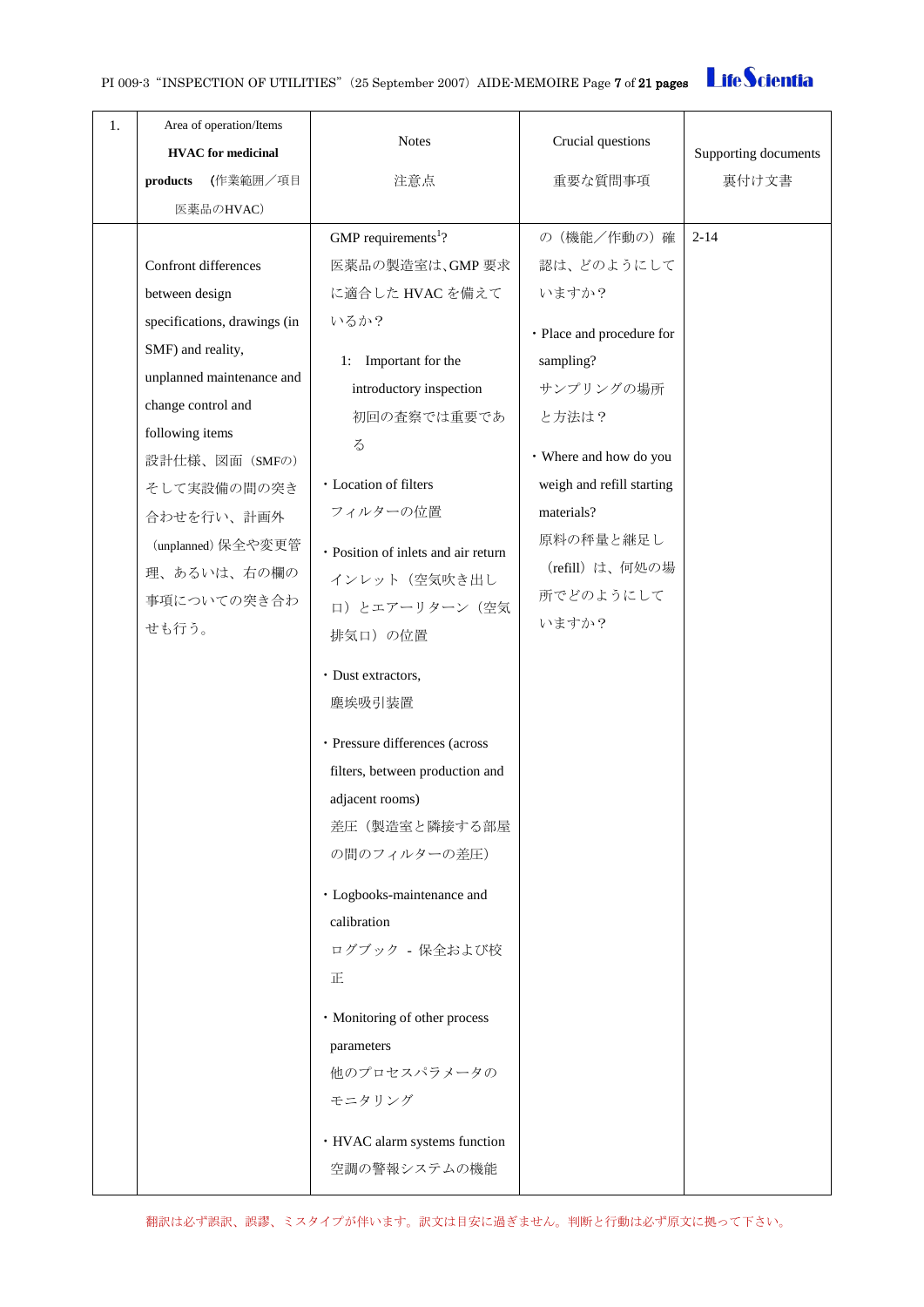

| 1.<br>1.4 | Area of operation/Items<br><b>HVAC</b> for medicinal<br>(作業範囲/項目<br>products<br>医薬品のHVAC)<br>Monitoring of HVAC<br>systems<br>HVACシステムのモニタ<br>リング | <b>Notes</b><br>注意点<br>· Environmental monitoring<br>(particles, micro organ,<br>humidity, temperature)<br>環境モニタリング (粒子、微<br>生物、湿度、温度)                                                                                                                                                                      | Crucial questions<br>重要な質問事項                                                                                                  | Supporting documents<br>裏付け文書<br>Guide 4.15,<br>Annex 1 4-6, |
|-----------|---------------------------------------------------------------------------------------------------------------------------------------------------|-------------------------------------------------------------------------------------------------------------------------------------------------------------------------------------------------------------------------------------------------------------------------------------------------------------|-------------------------------------------------------------------------------------------------------------------------------|--------------------------------------------------------------|
|           |                                                                                                                                                   | · Chemical residue testing<br>化学的残留物試験                                                                                                                                                                                                                                                                      |                                                                                                                               |                                                              |
| 1.5       | Maintenance and<br>calibration of HVAC<br>systems<br>HVACシステムの保全と<br>校正                                                                           | · Maintenance program<br>メンテナンス計画<br>· Calibration program<br>校正計画<br>· SOP's 標準作業手順書<br>· Records 記録類<br>· Breakdown/Emergency<br>including challenges of alarm<br>systems<br>ブレークダウン/緊急事態。<br>警報システムのチャレンジ<br>を含む                                                                                         | The interaction between<br>unplanned maintenance<br>and requalification<br>計画外の保全をした時<br>に、適格性再確認の要否<br>の判断はどのようにな<br>っていますか? | Guide 3.41                                                   |
| 1.6       | Documentation for HVAC<br>systems<br>HVACシステムの文書化                                                                                                 | ・Technical data 技術データ<br>· SOP, records-maintenance,<br>calibration, validation,<br>monitoring, deviations, change<br>control<br>SOP、記録類の保持、校正、<br>バリデーション、モニタリン<br>グ、逸脱、変更管理<br>· Validation protocols and reports<br>バリデーションのプロトコ<br>ールと報告書<br>· As-built engine drawing<br>As-builtのエンジの図面 (現<br>況図/竣工図) |                                                                                                                               | Guide 4.1, 4.26, 4.28,<br>4.29                               |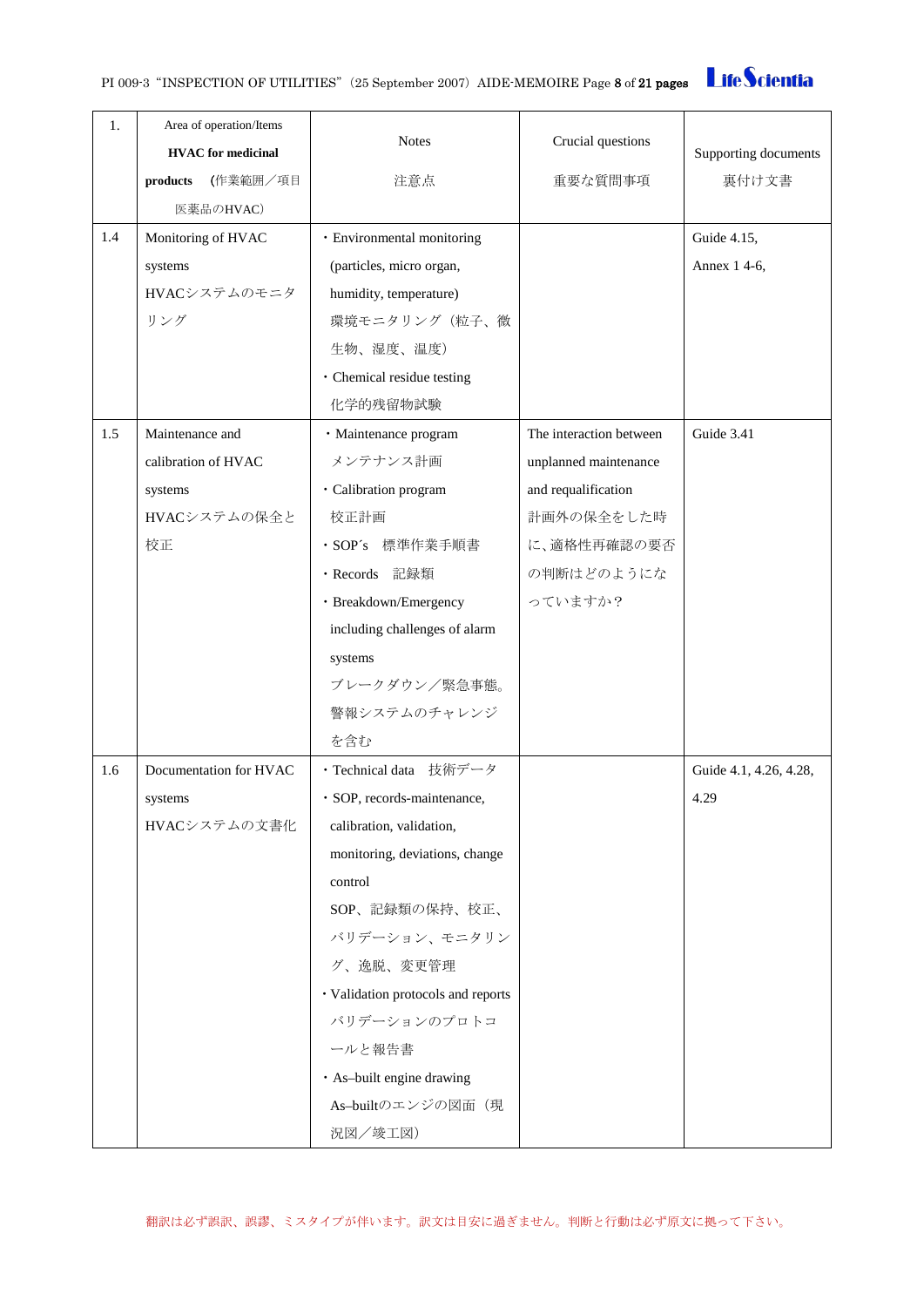

| $\mathbf{2}$ | Area of operation/Items     |                               |                         |                         |
|--------------|-----------------------------|-------------------------------|-------------------------|-------------------------|
|              | <b>Pharmaceutical water</b> | <b>Notes</b>                  | Crucial questions       |                         |
|              | system                      |                               |                         | Supporting documents    |
|              | 作業範囲/項目                     | 注意点                           | 重要な質問事項                 | 裏付け文書                   |
|              | 製薬用水システム                    |                               |                         |                         |
| 2.1          | Key design parameters       | (注射用水)<br><b>WFI</b>          | • What are the design   | Guide 3.10              |
|              | 重要な設計パラメータ                  | ·Weld quality 溶接部分の品質         | features that prevent   | FDA-Guide to            |
|              |                             | · Passivation of pipeworks    | entrainment?            | Inspection of Highly    |
|              |                             | 配管類の不動態化処理                    | (飛沫) 同伴を防ぐ設             | Purified Water          |
|              |                             | ・Vent filters ベントフィルタ         | 計上の特徴として、ど              | Systems                 |
|              |                             |                               | のようなものが存在               |                         |
|              |                             | All kinds of pharmaceutical   | しているか?                  | <b>Annex 1-35</b>       |
|              |                             | (製薬用水の全ての<br>water            | • Who owns the system?  | Annex 15 -9,10          |
|              |                             | 種類に対して)                       | 誰がそのシステムの               |                         |
|              |                             | · Suitability of construction | 管理責任を有してい               |                         |
|              |                             | materials                     | るのか?                    |                         |
|              |                             | 建設部材の適合性                      |                         |                         |
|              |                             | · Slope of pipeworks          |                         |                         |
|              |                             | 配管の勾配                         |                         |                         |
|              |                             | · Recirculation at adequate   |                         |                         |
|              |                             | velocity and temperature      |                         |                         |
|              |                             | 適切な速度と温度での再循                  |                         |                         |
|              |                             | 環                             |                         |                         |
|              |                             | · Sanitary joints             |                         |                         |
|              |                             | サニタリーのジョイント部                  |                         |                         |
|              |                             | · Capacity x daily demand     |                         |                         |
|              |                             | 能力 対<br>日常使用量                 |                         |                         |
|              |                             | · Valves バルブ類                 |                         |                         |
|              |                             | · Draining /flushing          |                         |                         |
|              |                             | ドレイニング/フラッシン                  |                         |                         |
|              |                             | グ                             |                         |                         |
|              |                             | · Samplings ports             |                         |                         |
|              |                             | サンプリングポート                     |                         |                         |
| 2.2          | Qualification               | DQ, IQ, OQ, PQ AND            | · All qualification     | 3.3.4, 3.38, 5.22, 5.24 |
|              | 適格性確認                       | <b>COMPUTER</b>               | completed?              | Annex $15 - 2 - 18$ .   |
|              |                             | <b>VALIDATION IF NEEDED</b>   | 全てのQualificationは終      |                         |
|              |                             | DQ, IQ, OQ, PQおよび必要           | 了しているか?                 |                         |
|              |                             | な場合にはコンピュータバ                  | · For existing systems, |                         |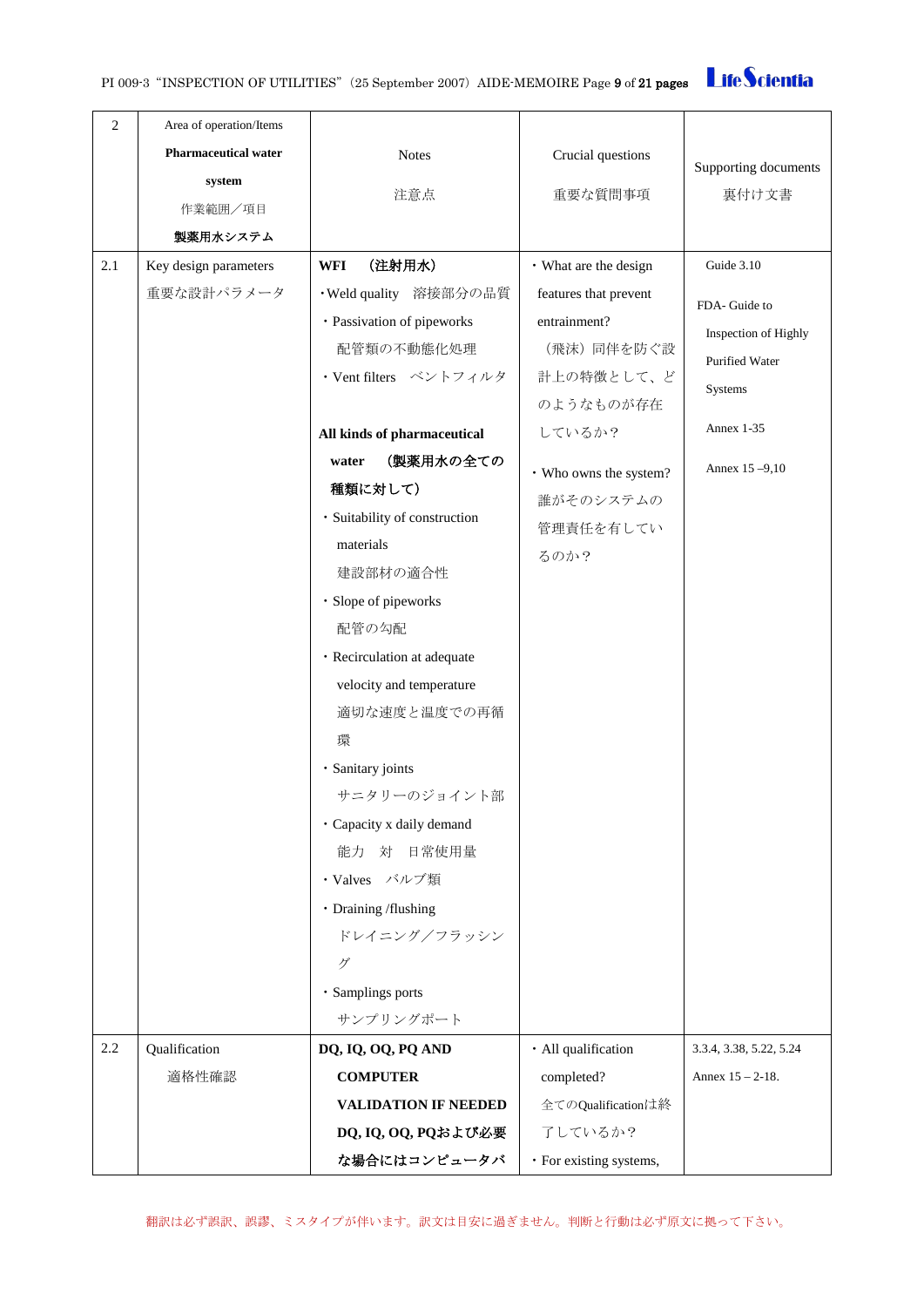| 2   | Area of operation/Items     |                                     |                          |                          |
|-----|-----------------------------|-------------------------------------|--------------------------|--------------------------|
|     | <b>Pharmaceutical water</b> | <b>Notes</b>                        | Crucial questions        |                          |
|     | system                      |                                     |                          | Supporting documents     |
|     | 作業範囲/項目                     | 注意点                                 | 重要な質問事項                  | 裏付け文書                    |
|     | 製薬用水システム                    |                                     |                          |                          |
|     |                             | リデーション                              | show me deviation and    |                          |
|     |                             | · Drawing, with all sampling        | change control reports?  |                          |
|     |                             | points                              | 現在存在しているシ                |                          |
|     |                             | 全てのサンプリングポイン                        | ステムに関して、逸脱               |                          |
|     |                             | トが記載された図面                           | 管理、変更管理の事例               |                          |
|     |                             | · Setting operation and cleaning    | を提示されたい                  |                          |
|     |                             | parameters-I.Stage                  | · Does staff understand  |                          |
|     |                             | 作業および清浄化パラメー                        | what, how and why the    |                          |
|     |                             | - First Stageの設定<br>タ               | work is performed?       |                          |
|     |                             | · CONSISTENTLY                      | 関係するスタッフは、               |                          |
|     |                             | PRODUCING WATER OF                  | 何の作業を、どのよう               |                          |
|     |                             | <b>DESIRED QUALITY</b>              | にして、そして何故そ               |                          |
|     |                             | 要求される品質の水を製造                        | れを行うかを、理解し               |                          |
|     |                             | できる恒常的な能力                           | ているか?                    |                          |
|     |                             |                                     | • What do signatures     |                          |
|     |                             |                                     | mean?                    |                          |
|     |                             |                                     | 署名することが、何を               |                          |
|     |                             |                                     | 意味するかを知って                |                          |
|     |                             |                                     | いるか?                     |                          |
| 2.3 | Walk round inspection       | • Water quality grade and           | • How is the system kept | Ph. Eur. current edition |
|     | 歩き回る形の査察                    | purposes of its use                 | in a validated state?    | CPMP - Note for          |
|     | Is water for injection      | 水の品質グレードとその用                        | 製薬用水システムを                | Guidance on Quality of   |
|     | produced and used           | 涂                                   | バリデートされた状                | Water for                |
|     | according to                | · feed water 原水                     | 態に、如何にして保っ               | Pharmaceutical           |
|     | requirements of Note        | · pre- treatment 前処理                | ているのか?                   | Purposes                 |
|     | for Guidance on             | $\cdot$ distillation – sight glass  | · Let me have a look in  | Annex $1 - 35$           |
|     | Quality of Water for        | 蒸留––サイトガラス                          | the sight glass!         |                          |
|     | Pharmaceutical              | · storage tank-filter, break valve, | サイトグラスを見せ                |                          |
|     | Purposes and Ph Eur?        | Q-spray ball                        | て下さい (訳注:サイ              |                          |
|     | 注射用水は"Note for              | 貯蔵タンク-フィルター、ブレ                      | トグラスは汚れが付                |                          |
|     | Guidance on Quality of      | ーク弁、Q-スプレーボール                       | き易く、また蒸気によ               |                          |
|     | Water for                   | · distribution loop-temp,           | り腐食されるので、そ               |                          |
|     | Pharmaceutical              | conductivity, TOC                   | の維持管理を確認す                |                          |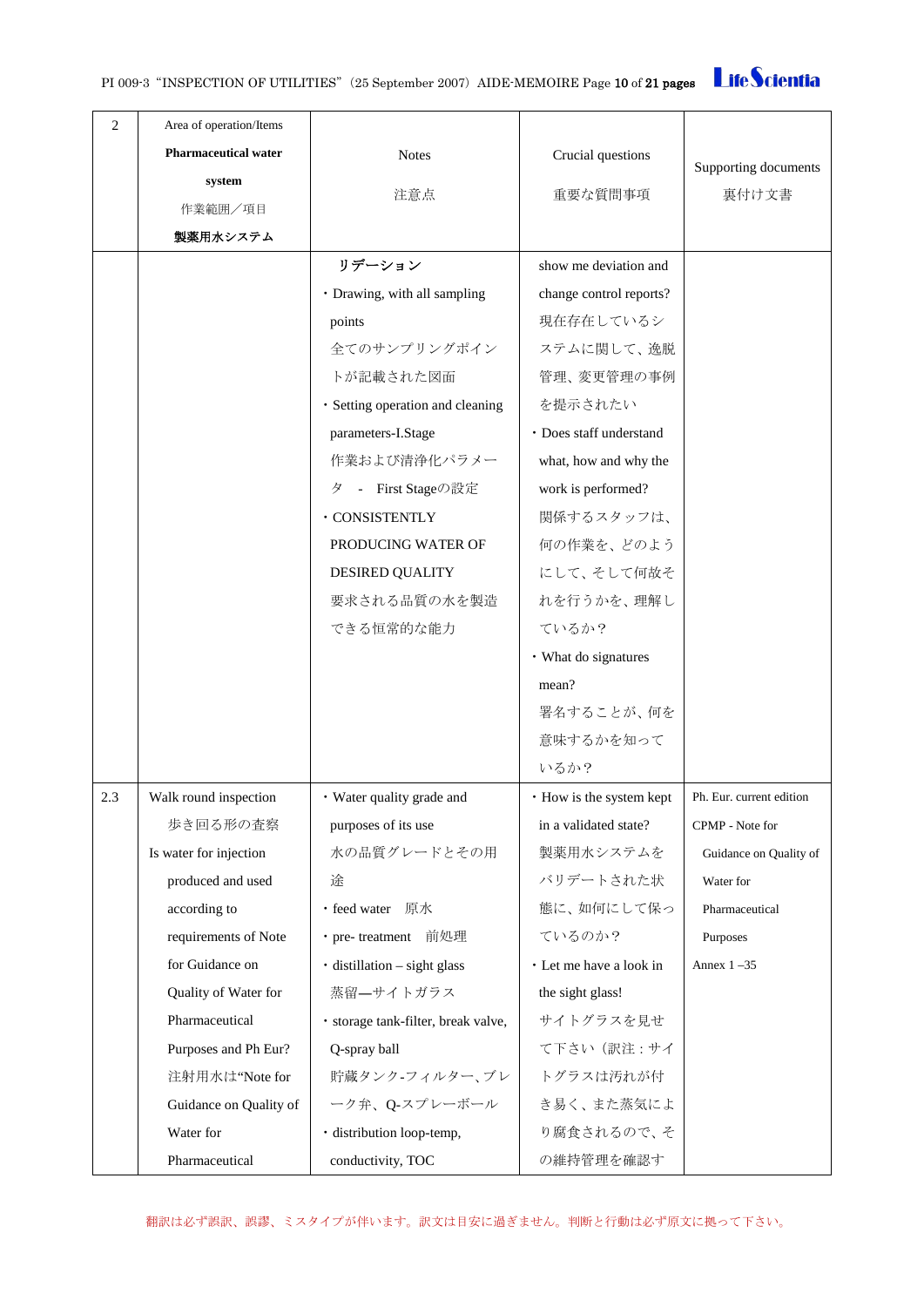| $\overline{c}$ | Area of operation/Items     |                                    |                      |                      |
|----------------|-----------------------------|------------------------------------|----------------------|----------------------|
|                | <b>Pharmaceutical water</b> | <b>Notes</b>                       | Crucial questions    |                      |
|                | system                      |                                    |                      | Supporting documents |
|                | 作業範囲/項目                     | 注意点                                | 重要な質問事項              | 裏付け文書                |
|                | 製薬用水システム                    |                                    |                      |                      |
|                | Purposes"と欧州局方              | 蒸留ループ温度、電導度、                       | る)                   |                      |
|                | の規定に従って製造                   | <b>TOC</b>                         | · Show me records of |                      |
|                | され、使用されている                  | • heat exchanger integrity         | alarms that have     |                      |
|                | か?                          | 熱交換器の完全性                           | occurred!            |                      |
|                | Confront differences        | · user points-number, design and   | 警報 (アラーム)が出          |                      |
|                | between drawings and        | location                           | た時の記録を見せて            |                      |
|                | reality, unplanned          | ユーザー (ユース) ポイント                    | 下さい                  |                      |
|                | maintenance and             | の箇所数、設計、および場所                      |                      |                      |
|                | change control.             | · control system-alarms, record of |                      |                      |
|                | 図面と現実との突き                   | action, set points and             |                      |                      |
|                | 合わせる、計画外の保                  | demonstration                      |                      |                      |
|                | 全と変更管理の突き                   | 管理システム ー 警報、動作                     |                      |                      |
|                | 合わる                         | の記録、設定ポイント、およ                      |                      |                      |
|                | Follow the system from      | びデモンストレーション                        |                      |                      |
|                | pre-treatment to user       | · monitoring print outs            |                      |                      |
|                | points: in each part,       | モニタリング結果のプリン                       |                      |                      |
|                | check leaks, sampling       | トアウト                               |                      |                      |
|                | points (access), who        | · DISINFECTION? HOT                |                      |                      |
|                | does what, start up and     | <b>WATER? STEAM?</b>               |                      |                      |
|                | shutdown, cleaning /        | <b>CONTINUOUS</b>                  |                      |                      |
|                | disinfection /              | RECIRCULATION?                     |                      |                      |
|                | sterilisation), quantities  | 蒸気?、連<br>消毒? 熱水?                   |                      |                      |
|                | produced.                   | 続的な循環?                             |                      |                      |
|                | 前処理からユーザー                   |                                    |                      |                      |
|                | ポイント (訳者注:恐                 |                                    |                      |                      |
|                | らく"ユースポイン                   |                                    |                      |                      |
|                | ト"の誤り)までシス                  |                                    |                      |                      |
|                | テムを順番に追う:各                  |                                    |                      |                      |
|                | パートで、リーク、サ                  |                                    |                      |                      |
|                | ンプリングポイント                   |                                    |                      |                      |
|                | (アクセス可能かを                   |                                    |                      |                      |
|                | 確認する)で、誰が何                  |                                    |                      |                      |
|                | をするかをチェック                   |                                    |                      |                      |

翻訳は必ず誤訳、誤謬、ミスタイプが伴います。訳文は目安に過ぎません。判断と行動は必ず原文に拠って下さい。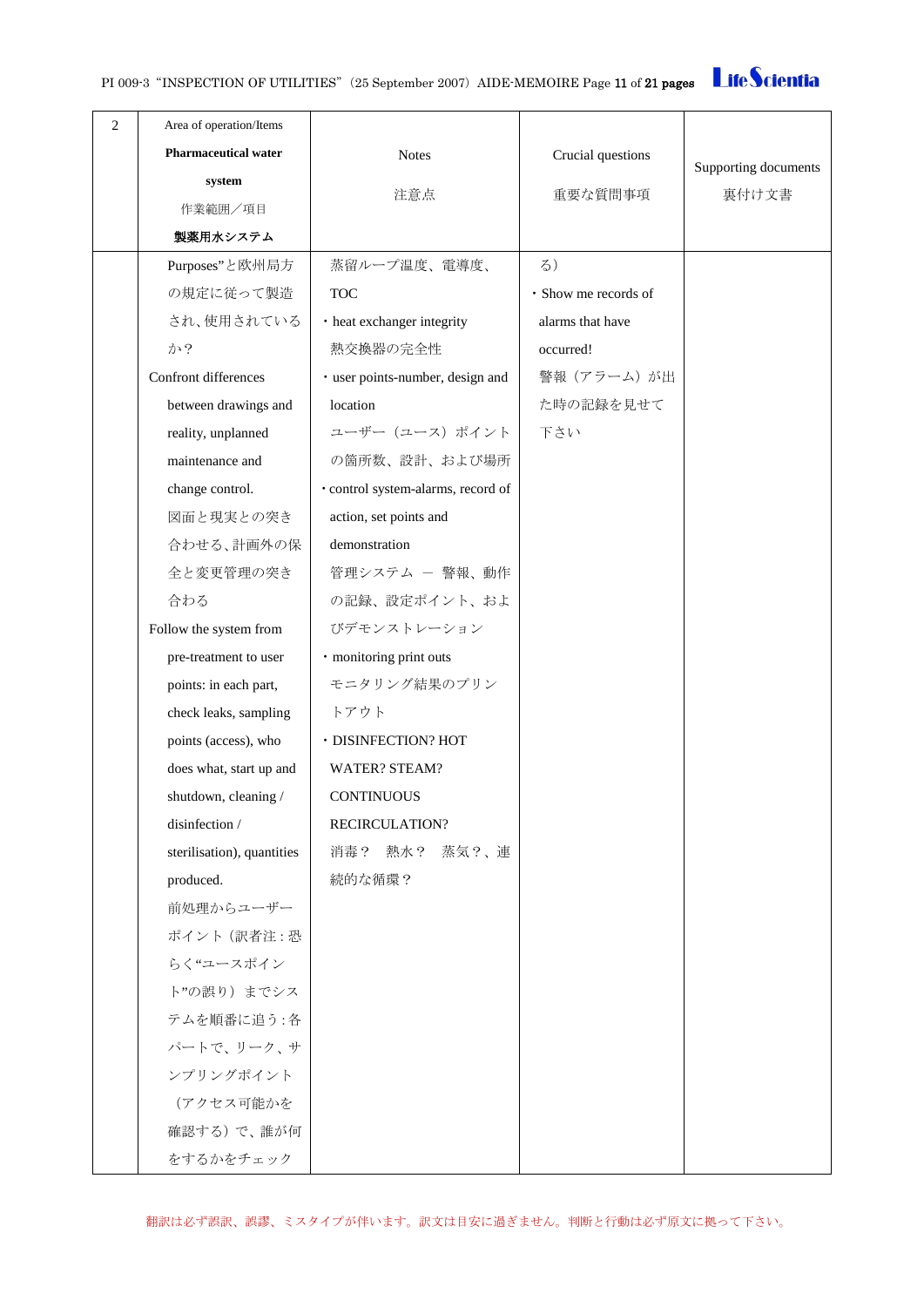PI 009-3 "INSPECTION OF UTILITIES" (25 September 2007) AIDE-MEMOIRE Page 12 of 21 pages

| $\overline{c}$ | Area of operation/Items     |                              |                          |                          |
|----------------|-----------------------------|------------------------------|--------------------------|--------------------------|
|                | <b>Pharmaceutical water</b> | <b>Notes</b>                 | Crucial questions        |                          |
|                | system                      |                              |                          | Supporting documents     |
|                | 作業範囲/項目                     | 注意点                          | 重要な質問事項                  | 裏付け文書                    |
|                | 製薬用水システム                    |                              |                          |                          |
|                | する。(スタートアッ                  |                              |                          |                          |
|                | プおよびシャットダ                   |                              |                          |                          |
|                | ウン、清浄化/消毒/                  |                              |                          |                          |
|                | 滅菌)、製造する量                   |                              |                          |                          |
| 2.4            | Quality control testing     | · PROGRAMME, INCLUDING       | · How do you perform     | Ph. Eur. current edition |
|                | 品質管理試験                      | <b>TEST METHODS</b>          | sampling (handling,      | CPMP - Note for          |
|                |                             | 試験方法を含むプログラム                 | volume, done by, all     | Guidance on Quality of   |
|                |                             | ・SCHEDULE? スケジュー             | points covered)?         | Water for                |
|                |                             | ル?                           | サンプリングをどの                | Pharmaceutical           |
|                |                             | · SAMPLING, WHO TAKES        | ようにして行います                | Purposes Guide 3.43,     |
|                |                             | SAMPLES, TRAINING,           | か (取扱い、サンプリ              | 4.15, 4.22, 6.7          |
|                |                             | VOLUME SAMPLED,              | ング量、誰がサンプリ               |                          |
|                |                             | <b>HANDLING OF SAMPLES</b>   | ングを行うか、全ての               |                          |
|                |                             | サンプリング、誰がサンプ                 | ポイントをカバーし                |                          |
|                |                             | ルを採取するのか? 採取                 | ているか)?                   |                          |
|                |                             | する量、サンプルの取扱い                 | • What are alert, action |                          |
|                |                             | · Limits (micro, chemical,   | limits?                  |                          |
|                |                             | endotoxin)                   | 警報および措置の限                |                          |
|                |                             | 限度値(微生物、化学物質、                | 度値はどのようなも                |                          |
|                |                             | エンドトキシン)                     | のですか?                    |                          |
|                |                             | • Out of spec. results (OOS) |                          |                          |
|                |                             | 規格外結果 (OOS)                  | · Source water testing?  |                          |
|                |                             | · Trending of results        | 原水の試験はしてい                |                          |
|                |                             | 試験結果のトレンド分析                  | ますか?                     |                          |
|                |                             | · Check that all points are  |                          |                          |
|                |                             | sampled over time,           |                          |                          |
|                |                             | accessibility to sampling    |                          |                          |
|                |                             | points                       |                          |                          |
|                |                             | 全てのポイントを経時的に                 |                          |                          |
|                |                             | サンプリングしているか、                 |                          |                          |
|                |                             | サンプリングポイントヘア                 |                          |                          |
|                |                             | クセス可能かをチェクする                 |                          |                          |
| 2.5            | Monitoring                  | · Temperature 温度             | By whom and how are      | Guide 4.15               |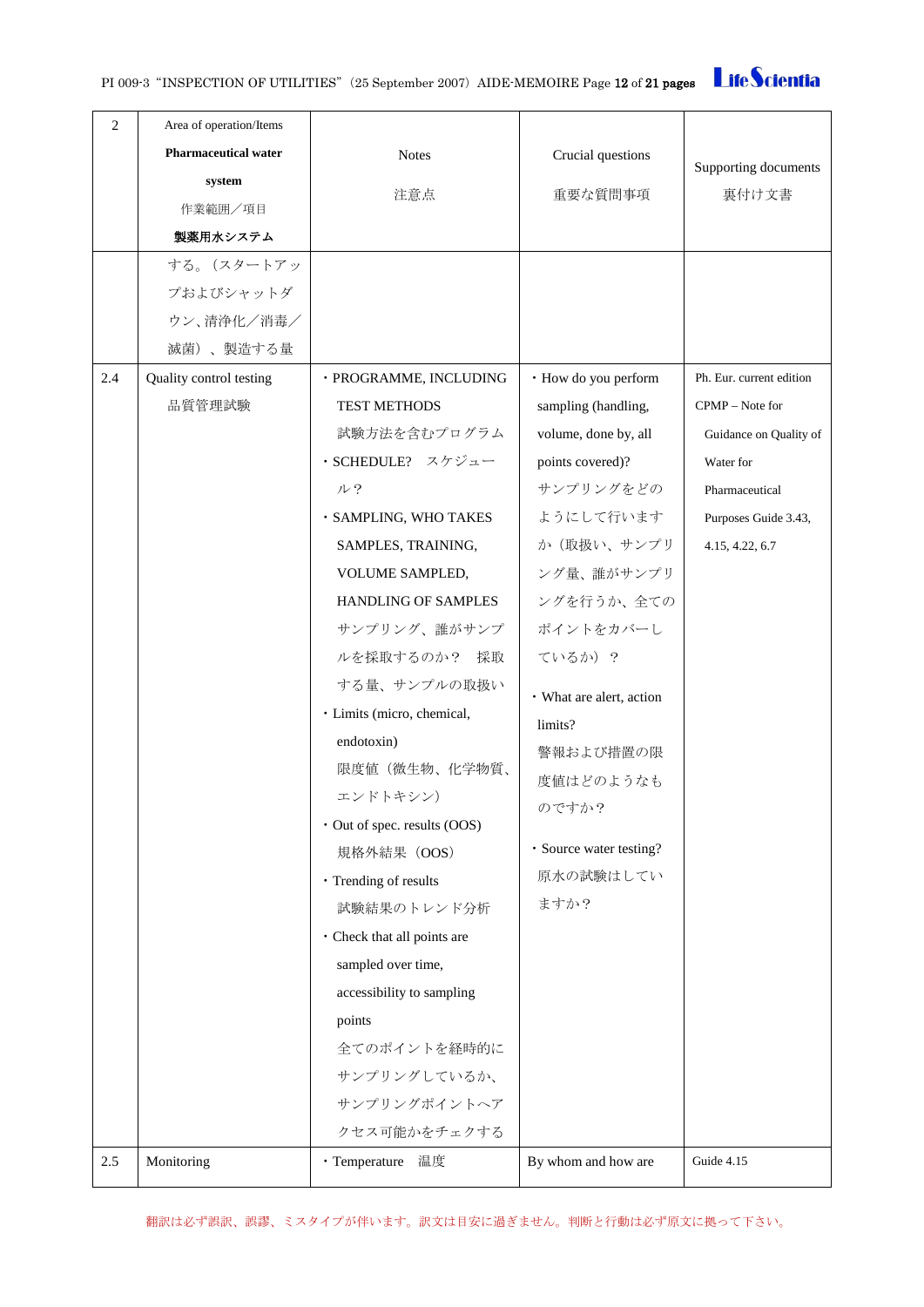| 2   | Area of operation/Items     |                                     |                          |                        |  |
|-----|-----------------------------|-------------------------------------|--------------------------|------------------------|--|
|     | <b>Pharmaceutical water</b> | <b>Notes</b>                        | Crucial questions        |                        |  |
|     | system                      |                                     | Supporting documents     |                        |  |
|     | 作業範囲/項目                     | 注意点                                 | 重要な質問事項                  | 裏付け文書                  |  |
|     | 製薬用水システム                    |                                     |                          |                        |  |
|     | モニタリング                      | · Speed 速度                          | corrective actions made? | Annex $1 -44$          |  |
|     |                             | ・Vent filters ベントフィルタ               | 是正措置は誰がどの様               |                        |  |
|     |                             | · DI column regeneration            | に行うのですか?                 |                        |  |
|     |                             | 脱イオンカラムの再生                          |                          |                        |  |
|     |                             | $\cdot$ pH                          |                          |                        |  |
|     |                             | · UV light (PW) UVランプ (精            |                          |                        |  |
|     |                             | 製水の場合)                              |                          |                        |  |
|     |                             | · Conductivity 伝導度                  |                          |                        |  |
|     |                             | ・Leakage リーク                        |                          |                        |  |
|     |                             | · TOC 有機体炭素分析計                      |                          |                        |  |
| 2.6 | Maintenance and             | · Maintenance program               | The interaction between  | Guide 3.41             |  |
|     | calibration of water        | 保全プログラム                             | unplanned maintenance    |                        |  |
|     |                             | · Calibration programme             | and requalification      |                        |  |
|     | systems                     | 校正プログラム<br>計画外保全をした時の               |                          |                        |  |
|     | 水システムの保全と校正                 |                                     |                          |                        |  |
|     |                             | $\cdot$ SOP's                       | 適格性再確認の必要性               |                        |  |
|     |                             | 標準作業手順書類                            | などの評価手続きはど               |                        |  |
|     |                             | · Records 記録類                       | のようにしています                |                        |  |
|     |                             | · Breakdown/Emergency               | か?                       |                        |  |
|     |                             | including challenges of alarm       |                          |                        |  |
|     |                             | systems                             |                          |                        |  |
|     |                             | ブレークダウン/緊急時の                        |                          |                        |  |
|     |                             | 対応。これには警報システム                       |                          |                        |  |
|     |                             | のチャレンジも含む                           |                          |                        |  |
| 2.7 | Documentation               | $\cdot$ Drawing – up to date (SMF?) |                          | Guide 5.38             |  |
|     | 文書化                         | 図面ー最新版 (SMFが相当す                     |                          | Guide 4.1, 4.26, 4.28, |  |
|     |                             | るか?)                                |                          | 4.29                   |  |
|     |                             | · OOS evaluation                    |                          |                        |  |
|     |                             | OOS (規格外結果)の評価                      |                          |                        |  |
|     |                             | · Deviation reports                 |                          |                        |  |
|     |                             | 逸脱報告書                               |                          |                        |  |
|     |                             | · Change control reports            |                          |                        |  |
|     |                             | 変更管理報告書                             |                          |                        |  |
|     |                             | · Operation of the system           |                          |                        |  |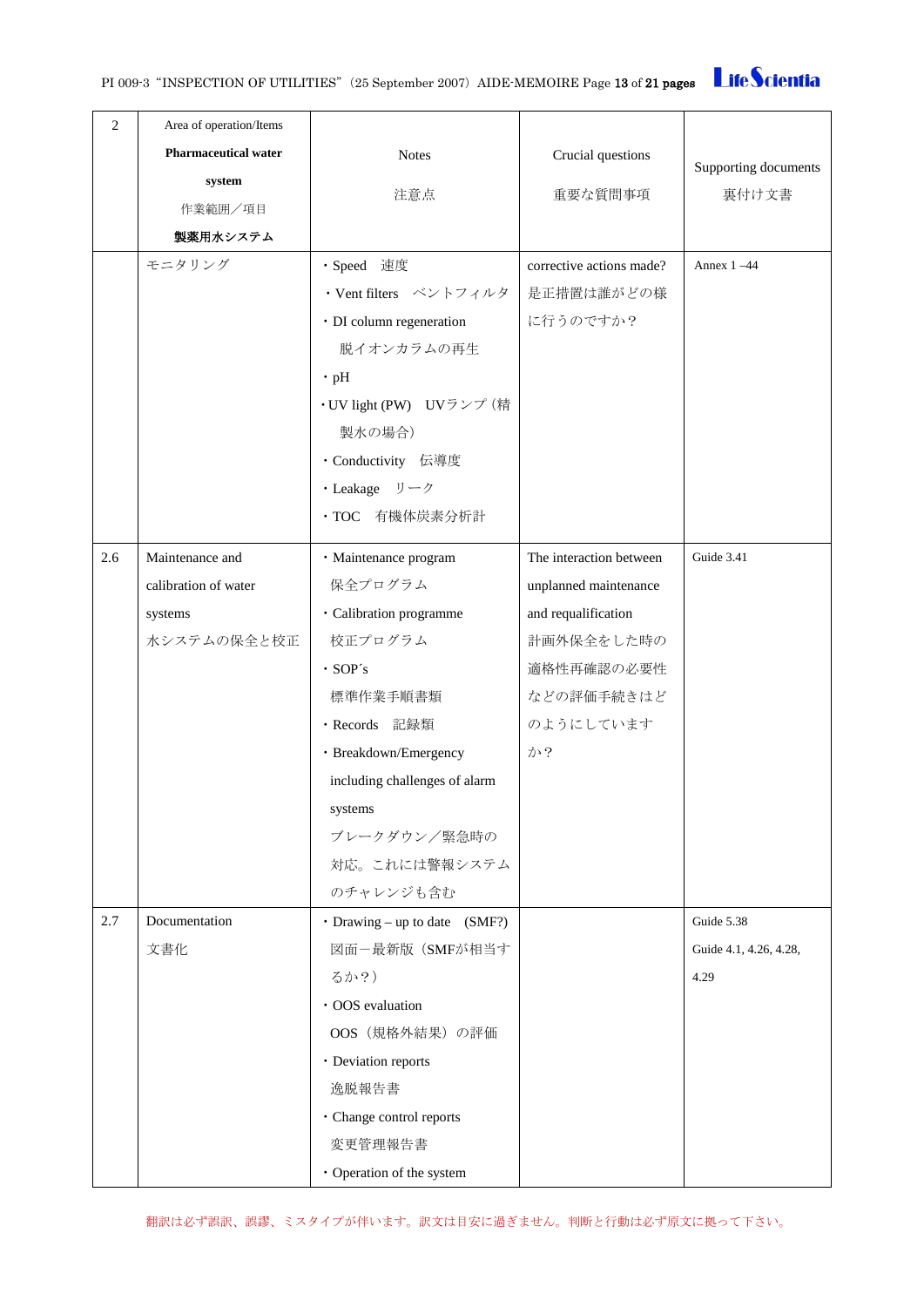| $\overline{2}$ | Area of operation/Items     |                                                 |                   |                      |  |
|----------------|-----------------------------|-------------------------------------------------|-------------------|----------------------|--|
|                | <b>Pharmaceutical water</b> | <b>Notes</b>                                    | Crucial questions |                      |  |
|                | system                      |                                                 |                   | Supporting documents |  |
|                | 作業範囲/項目                     | 注意点                                             | 重要な質問事項           | 裏付け文書                |  |
|                | 製薬用水システム                    |                                                 |                   |                      |  |
|                |                             | 当該システムの運転手順書                                    |                   |                      |  |
|                |                             | · Cleaning / sanitation                         |                   |                      |  |
|                |                             | /sterilization                                  |                   |                      |  |
|                |                             | クリーニング/サニテーシ                                    | ョン/滅菌             |                      |  |
|                |                             |                                                 |                   |                      |  |
|                |                             | $\cdot$ Logbook – monitoring                    |                   |                      |  |
|                |                             | parameters- see 1.6, incidents,                 |                   |                      |  |
|                |                             | filter changes, shut down                       |                   |                      |  |
|                |                             | periods, cleaning/sanitation,                   |                   |                      |  |
|                |                             | maintenance                                     |                   |                      |  |
|                |                             | ログブック ー モニタリ<br>ングを行っているパラメー<br>タ - 1.6項の、トラブル、 |                   |                      |  |
|                |                             |                                                 |                   |                      |  |
|                |                             |                                                 |                   |                      |  |
|                |                             | フィルター貢献、シャットダ                                   |                   |                      |  |
|                |                             | ウン期間、クリーニング/サ                                   |                   |                      |  |
|                |                             | ニテーション/滅菌を参照                                    |                   |                      |  |
|                |                             | のこと                                             |                   |                      |  |
|                |                             |                                                 |                   |                      |  |

| 3.  | Area of operation/Items<br><b>Pharmaceutical steam</b><br>作業範囲/項目<br>system<br>製薬蒸気システム | <b>Notes</b><br>注意点                                                                                                                                                              | Crucial questions<br>重要な質問事項 | Supporting documents<br>裏付け文書     |
|-----|-----------------------------------------------------------------------------------------|----------------------------------------------------------------------------------------------------------------------------------------------------------------------------------|------------------------------|-----------------------------------|
| 3.1 | Key design parameters<br>重要なパラメータの確<br>認                                                | · entrainment prevention<br>飛沫同伴の防止方法<br>· cross contamination<br>factory/clean steam<br>交叉汚染因子?(訳注:factory<br>はfactorのタイプミス?)/ク<br>リーンスチーム<br>· non condensable gases reduction |                              | Guide 3.10<br>Annex $15 - 9 - 10$ |
|     |                                                                                         | 非凝縮性ガスを減少させる措<br>置                                                                                                                                                               |                              |                                   |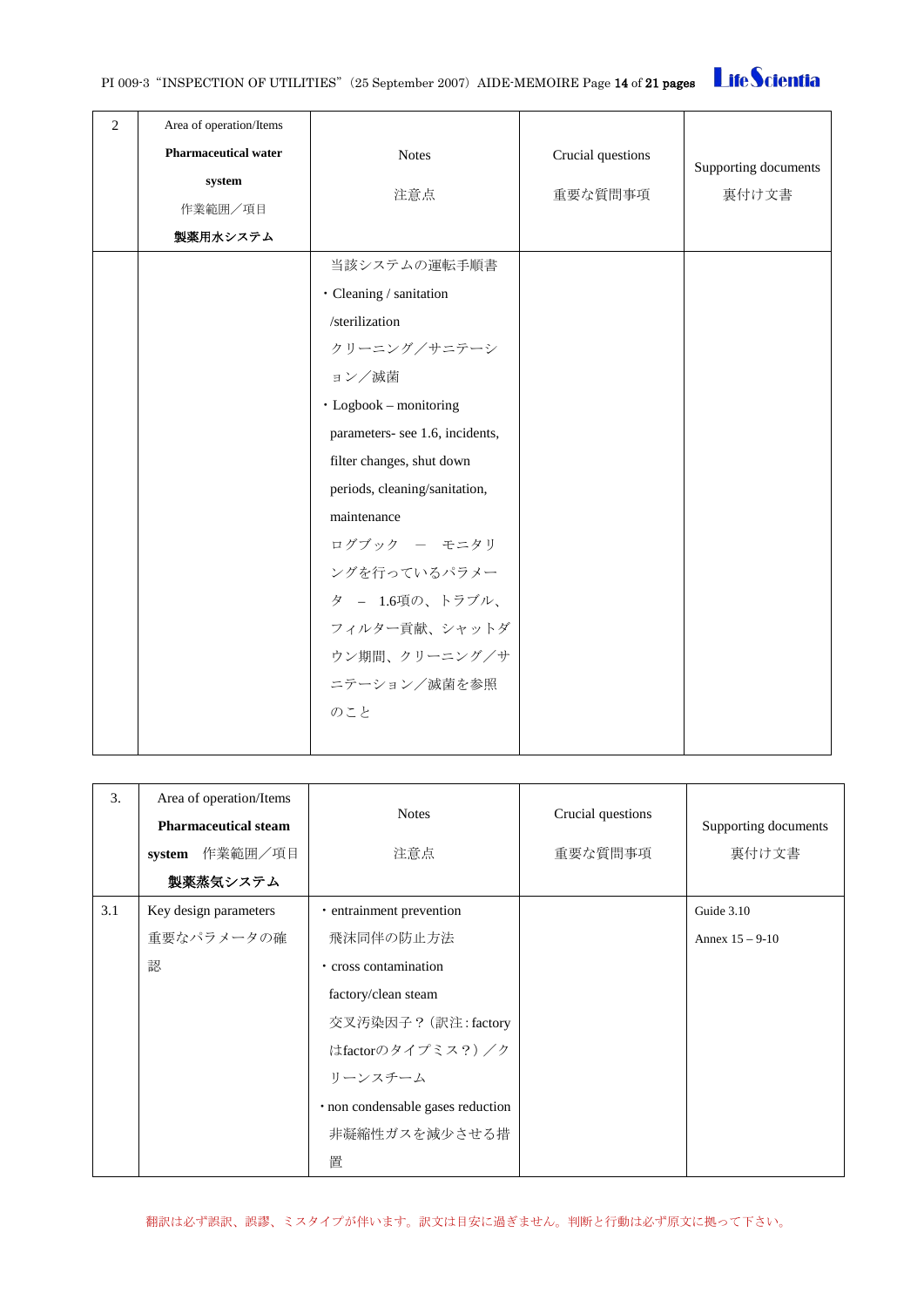PI 009-3 "INSPECTION OF UTILITIES" (25 September 2007) AIDE-MEMOIRE Page 15 of 21 pages life Scientia

| 3.  | Area of operation/Items<br><b>Pharmaceutical steam</b> | <b>Notes</b>                      | Crucial questions       | Supporting documents    |
|-----|--------------------------------------------------------|-----------------------------------|-------------------------|-------------------------|
|     | system 作業範囲/項目                                         | 注意点                               | 重要な質問事項                 | 裏付け文書                   |
|     | 製薬蒸気システム                                               |                                   |                         |                         |
|     |                                                        | · slope of pipeworks              |                         |                         |
|     |                                                        | 配管の勾配                             |                         |                         |
|     |                                                        | · no dead legs                    |                         |                         |
|     |                                                        | デッドレッグがないこと                       |                         |                         |
| 3.2 | Qualification                                          | DQ, IQ, OQ, PQ AND                | · All qualification     | 3.3.4, 3.38, 5.22, 5.24 |
|     | 適格性評価                                                  | <b>COMPUTER VALIDATION IF</b>     | completed?              | Annex 15-2-18           |
|     |                                                        | NEEDED THE SCOPE OF               | 全ての適格性評価は               |                         |
|     |                                                        | <b>VALIDATION</b>                 | 完了しているか?                |                         |
|     |                                                        | DQ, IQ, OQ, PQ、およびバリデ             | · For existing systems, |                         |
|     |                                                        | ーションの範囲として必要な                     | show me deviation and   |                         |
|     |                                                        | 場合にはコンピュータバリデ                     | change control reports  |                         |
|     |                                                        | ーション                              | 現在のシステムに関               |                         |
|     |                                                        |                                   | して、逸脱管理および              |                         |
|     |                                                        |                                   | 変更管理の報告書を               |                         |
|     |                                                        |                                   | 提示されたい                  |                         |
| 3.3 | Walk round tour                                        | · FEED WATER-TYPE, LEVEL,         |                         |                         |
|     | 歩き回る形の査察                                               | <b>TEMPERATURE</b>                |                         |                         |
|     | What kind of steam is used                             | 原水 - 種類、レベル、温度                    |                         |                         |
|     | for manufacture of                                     | · Sample points location, number, |                         |                         |
|     | pharmaceutical products                                | access                            |                         |                         |
|     | - factory, clean steam                                 | サンプリングポイントの場                      |                         |                         |
|     | generator)?                                            | 所、数、アクセス(アクセス                     |                         |                         |
|     | どの様な種類の蒸気を                                             | の容易性)                             |                         |                         |
|     | 医薬品の製造に使用し                                             | · System for removal of air loop  |                         |                         |
|     | ているか (一工場、ク                                            | ループ内の空気除去のシステ                     |                         |                         |
|     | リーン蒸気発生器)?                                             | ム (この訳文は要検討!)                     |                         |                         |
|     | What kind of source water                              |                                   |                         |                         |
|     | is used for production of                              |                                   |                         |                         |
|     | steam?                                                 |                                   |                         |                         |
|     | 蒸気の製造に使用して                                             |                                   |                         |                         |
|     | いる原水の種類はどの                                             |                                   |                         |                         |
|     | ようなものか?                                                |                                   |                         |                         |
|     | Confront differences                                   |                                   |                         |                         |
|     | between drawings and                                   |                                   |                         |                         |

翻訳は必ず誤訳、誤謬、ミスタイプが伴います。訳文は目安に過ぎません。判断と行動は必ず原文に拠って下さい。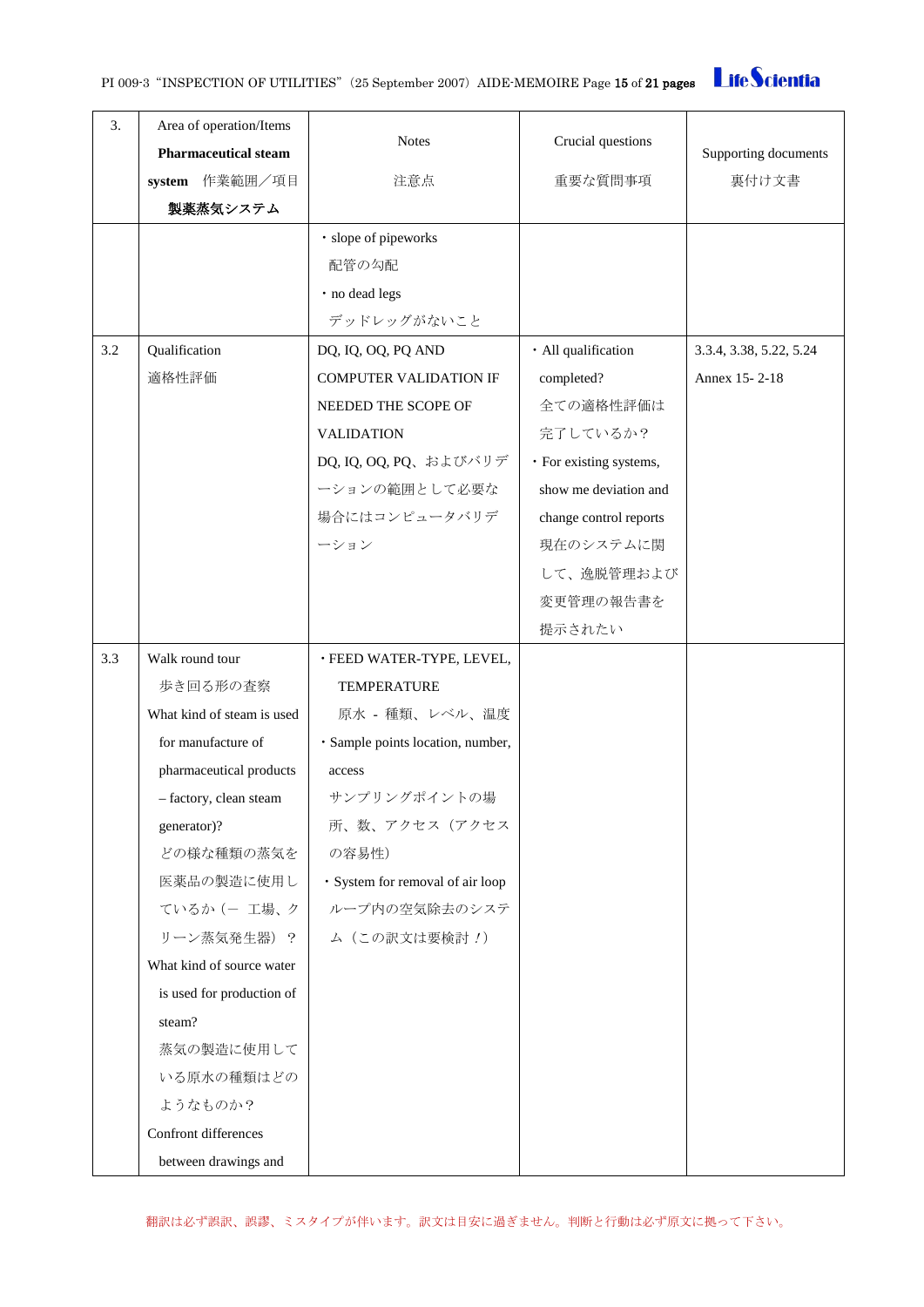| 3.  | Area of operation/Items     | <b>Notes</b>                    | Crucial questions |                      |
|-----|-----------------------------|---------------------------------|-------------------|----------------------|
|     | <b>Pharmaceutical steam</b> |                                 |                   | Supporting documents |
|     | system 作業範囲/項目              | 注意点                             | 重要な質問事項           | 裏付け文書                |
|     | 製薬蒸気システム                    |                                 |                   |                      |
|     | reality, unplanned          |                                 |                   |                      |
|     | maintenance and change      |                                 |                   |                      |
|     | control.                    |                                 |                   |                      |
|     | 図面と実際の設備の状                  |                                 |                   |                      |
|     | 況の間の差異を突き合                  |                                 |                   |                      |
|     | わせる。計画外保全と                  |                                 |                   |                      |
|     | 変更管理を突き合わせ                  |                                 |                   |                      |
|     | $\zeta$                     |                                 |                   |                      |
|     | Follow the system in        |                                 |                   |                      |
|     | logical order.              |                                 |                   |                      |
|     | 製薬用水システムを論                  |                                 |                   |                      |
|     | 理的順序にしたがって                  |                                 |                   |                      |
|     | チェックする                      |                                 |                   |                      |
|     | Pay attention to leaks,     |                                 |                   |                      |
|     | sampling points (access),   |                                 |                   |                      |
|     | who does what, start up     |                                 |                   |                      |
|     | and shutdown, cleaning      |                                 |                   |                      |
|     | /disinfection/              |                                 |                   |                      |
|     | sterilisation), quantities  |                                 |                   |                      |
|     | produced.                   |                                 |                   |                      |
|     | リーク、サンプリング                  |                                 |                   |                      |
|     | ポイント (アクセスの                 |                                 |                   |                      |
|     | 容易性)、誰が何をす                  |                                 |                   |                      |
|     | るのか?、スタートア                  |                                 |                   |                      |
|     | ップおよびシャットダ                  |                                 |                   |                      |
|     | ウン、清浄化/消毒/                  |                                 |                   |                      |
|     | 滅菌)、製造する用水                  |                                 |                   |                      |
|     | 量に注意を払う                     |                                 |                   |                      |
| 3.4 | Monitoring                  | · control of entrainment        |                   | Guide 4.15           |
|     | モニタリング                      | 飛沫同伴の管理                         |                   |                      |
|     |                             | · level control of feed water   |                   |                      |
|     |                             | 原水の水位制御                         |                   |                      |
|     |                             | · pressure control inside still |                   |                      |
|     |                             | 蒸留器内の圧力制御                       |                   |                      |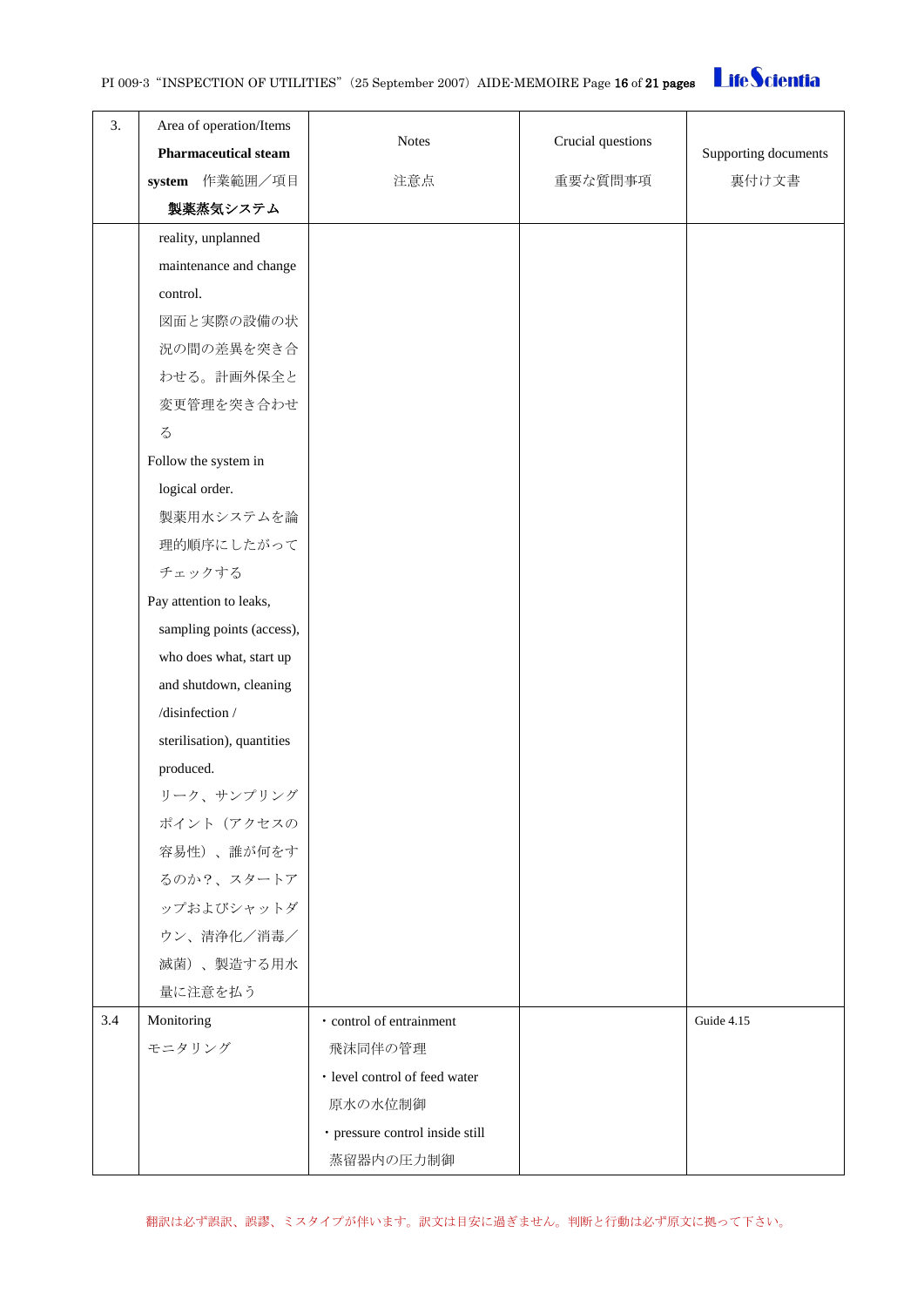| 3.  | Area of operation/Items<br><b>Pharmaceutical steam</b><br>system 作業範囲/項目<br>製薬蒸気システム                                  | <b>Notes</b><br>注意点                                                                                                                                                                                                        | Crucial questions<br>重要な質問事項                                                                                            | Supporting documents<br>裏付け文書             |
|-----|-----------------------------------------------------------------------------------------------------------------------|----------------------------------------------------------------------------------------------------------------------------------------------------------------------------------------------------------------------------|-------------------------------------------------------------------------------------------------------------------------|-------------------------------------------|
|     |                                                                                                                       | · temperature 温度<br>・filters フィルター<br>· blown down frequency<br>ブローダウンの頻度<br>· emergency shutdown and start<br>up<br>非常停止とスタートアップ                                                                                          |                                                                                                                         |                                           |
| 3.5 | Quality control testing<br>品質管理試験                                                                                     | · methods (contains non<br>condensable gases and<br>additives)<br>方法(非凝縮性ガスおよび添<br>加剤)<br>限度値<br>· limits<br>· sampling サンプリング<br>· OOS results 規格外結果<br>· Trending results 傾向分析結<br>果                                     |                                                                                                                         | Guide 3.43, 4.15, 4.22, 6.7<br>Annex 1-68 |
| 3.6 | Maintenance and<br>calibration of the system<br>当該システムの保全お<br>よび校正                                                    | · Maintenance program<br>保全プログラム<br>· Calibration programme<br>校正実施計画<br>· SOP's 標準作業手順書<br>· Records 記録類<br>· Breakdown/Emergency<br>including challenges of alarm<br>systems<br>ブレークダウン/非常停<br>止。これには警報システム<br>のチャレンジを含む | The interaction between<br>unplanned maintenance<br>and requalification<br>計画外保全と適格性<br>再評価の間の相互の<br>関連性はどうなって<br>いますか? | Guide 3.41                                |
| 3.7 | Documentation<br>$\cdot$ Drawing – up to date (SMF?)<br>文書化<br>図面の最新版 (SMF添付の<br>もの?)<br>· OOS evaluation<br>規格外結果の評価 |                                                                                                                                                                                                                            |                                                                                                                         | Guide 4.1, 4.26, 4.28, 4.29               |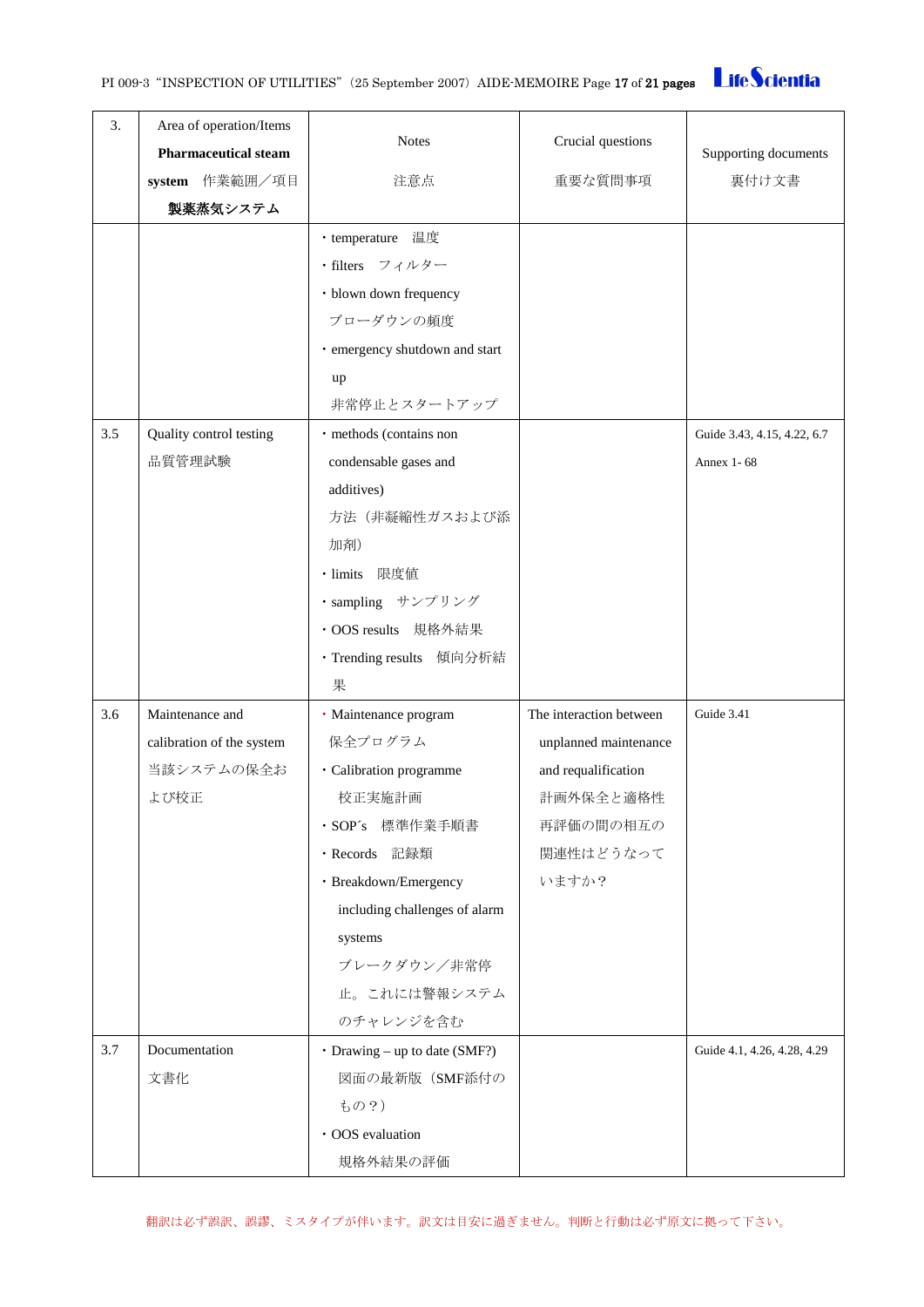| 3. | Area of operation/Items<br><b>Pharmaceutical steam</b><br>system 作業範囲/項目 | <b>Notes</b><br>注意点                                                                                                                                                                                                                                                                                                                                                                                                   | Crucial questions<br>重要な質問事項 | Supporting documents<br>裏付け文書 |
|----|--------------------------------------------------------------------------|-----------------------------------------------------------------------------------------------------------------------------------------------------------------------------------------------------------------------------------------------------------------------------------------------------------------------------------------------------------------------------------------------------------------------|------------------------------|-------------------------------|
|    | 製薬蒸気システム                                                                 |                                                                                                                                                                                                                                                                                                                                                                                                                       |                              |                               |
|    |                                                                          | · Deviation reports<br>逸脱管理報告書<br>· Change control reports<br>変更管理計画書<br>• Operation of the system<br>システムの運転操作<br>· Cleaning / sanitation<br>/sterilization<br>洗浄/サニ<br>テーション/滅菌<br>$\cdot$ Logbook – monitoring<br>parameters - see 1.6, incidents,<br>filter changes, shut down<br>periods, cleaning<br>/sanitation,maintenance<br>ログブックーモニタリング<br>パラメータ。ー 1.6項を参照<br>のこと。トラブル、フィル<br>ター交換、シャットダウン<br>期間、清浄化/サニタイゼ |                              |                               |
|    |                                                                          | ーション、保全を含む。                                                                                                                                                                                                                                                                                                                                                                                                           |                              |                               |

| $\overline{4}$ . | Area of operation/Items<br><b>Pharmaceutical gases</b> | <b>Notes</b><br>注意点               | Crucial questions | Supporting documents |
|------------------|--------------------------------------------------------|-----------------------------------|-------------------|----------------------|
|                  | 作業範囲/項目<br>製薬用加圧気体                                     |                                   | 重要な質問事項           | 裏付け文書                |
| 4.1.             | Key design criteria                                    | · air inlet-source, contamination | Guide 3.10.       |                      |
|                  | (compressed air)                                       | risks                             |                   | Annex 15-9-10        |
|                  | 重要な設計上の判断基                                             | 空気の供給源、汚染のリスク                     |                   |                      |
|                  | 準                                                      | $\cdot$ filters (pre – final)     |                   |                      |
|                  | (加圧空気)                                                 | フィルター類 (プレ ー ファ                   |                   |                      |
|                  |                                                        | イナル)                              |                   |                      |
|                  |                                                        | · suitability of materials        |                   |                      |
|                  |                                                        | 器材(材質を含む)の適合性                     |                   |                      |
|                  |                                                        | ・welding 溶接部分                     |                   |                      |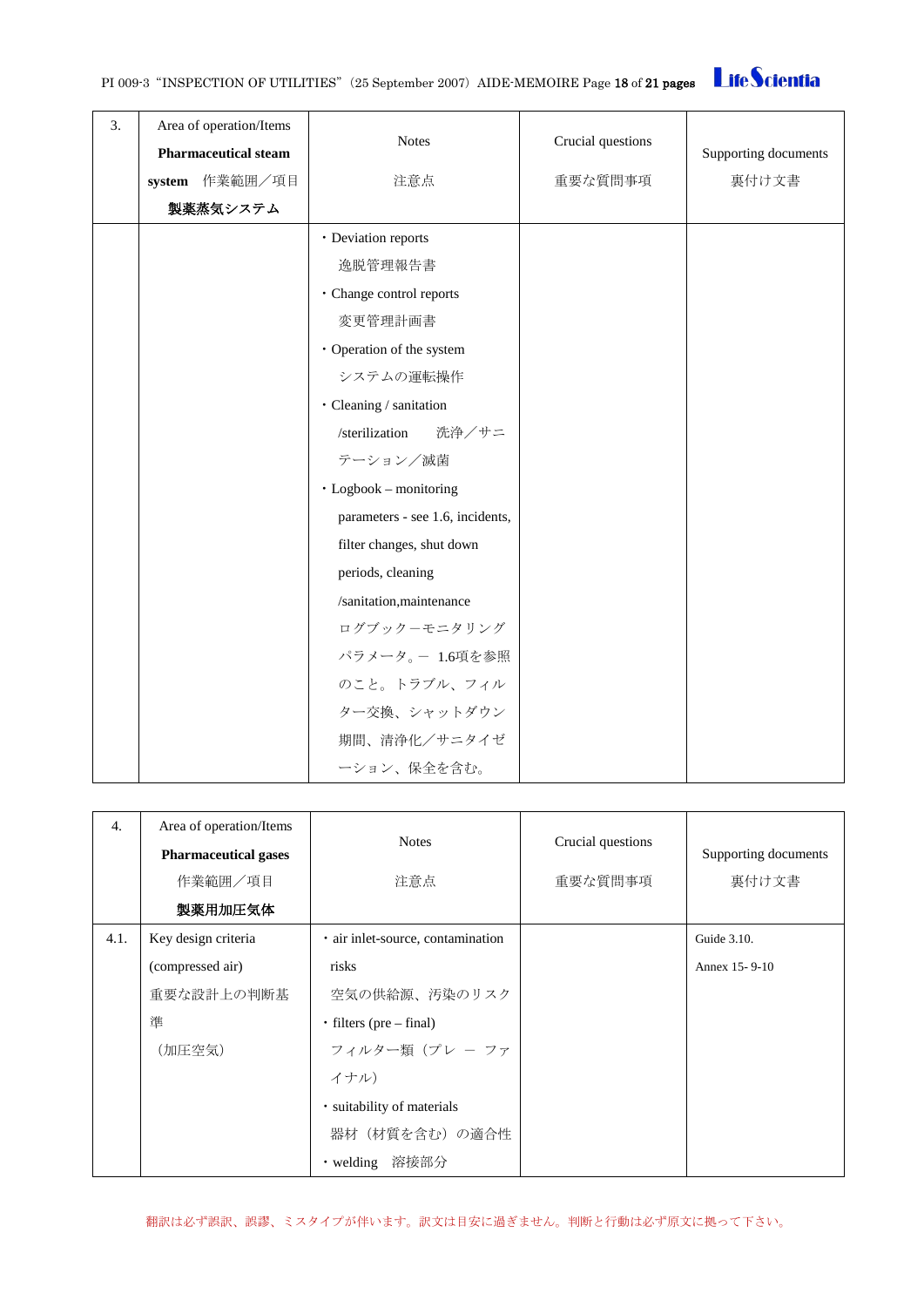| 4.   | Area of operation/Items<br><b>Pharmaceutical gases</b><br>作業範囲/項目<br>製薬用加圧気体                                                                                                                                                                                                                                  | <b>Notes</b><br>注意点                                                                                                                                                                                                                                                                                                                                | Crucial questions<br>重要な質問事項 | Supporting documents<br>裏付け文書                                |
|------|---------------------------------------------------------------------------------------------------------------------------------------------------------------------------------------------------------------------------------------------------------------------------------------------------------------|----------------------------------------------------------------------------------------------------------------------------------------------------------------------------------------------------------------------------------------------------------------------------------------------------------------------------------------------------|------------------------------|--------------------------------------------------------------|
|      |                                                                                                                                                                                                                                                                                                               | · prevention of contamination<br>(receiver vessel) 汚染の防止<br>(受水槽)<br>· valves 弁類                                                                                                                                                                                                                                                                   |                              |                                                              |
| 4.2. | Qualification<br>適格性評価                                                                                                                                                                                                                                                                                        | $\cdot$ (DQ, IQ, OQ?<br>· how do you assure that<br>PQ)<br>· solid contaminants, water, oil<br>filters are replaced in<br>time?<br>limits<br>$1 - 7$<br>固形物の汚染、水および油類<br>フィルターを交換す<br>の限度値<br>る時点というのは、ど<br>のように保証するの<br>· capacity, filter pressure drops,<br>か?<br>alarm operation<br>能力、フィルター通過による<br>圧力降下、警報の操作/運転                             |                              | Guide 3.34, 3.38<br>ISO 8573 Compressed air<br>Annex 15-2-18 |
| 4.3  | Walk round inspection.<br>歩きまわる形の査察<br>Identify all used gases<br>with the risk for medicinal<br>products.<br>使用するガスの全てに<br>ついて、医薬品へのリス<br>クを特定する<br>Confront differences<br>between drawings and<br>reality, unplanned<br>maintenance and change<br>control<br>図面と実際の状況を突<br>き合わせる。計画外保全<br>と変更管理を突き合わ<br>せる | $\Box$ type of the production<br>sterile (terminally sterilised,<br>aseptic procedures)<br>製剤のタイプ-非無菌 (最終<br>滅菌、無菌操作法) (訳注:<br>"non"はタイプミスで、無<br>菌製品のことであろう)<br>abelling and dentification of<br>the system<br>システムの表示と識別<br>· Connections-risk of mix up<br>種類の異なるガスを接続する<br>リスク<br>· Identify all other used gases<br>使用するその他のガス(気体)<br>の全てを識別する |                              |                                                              |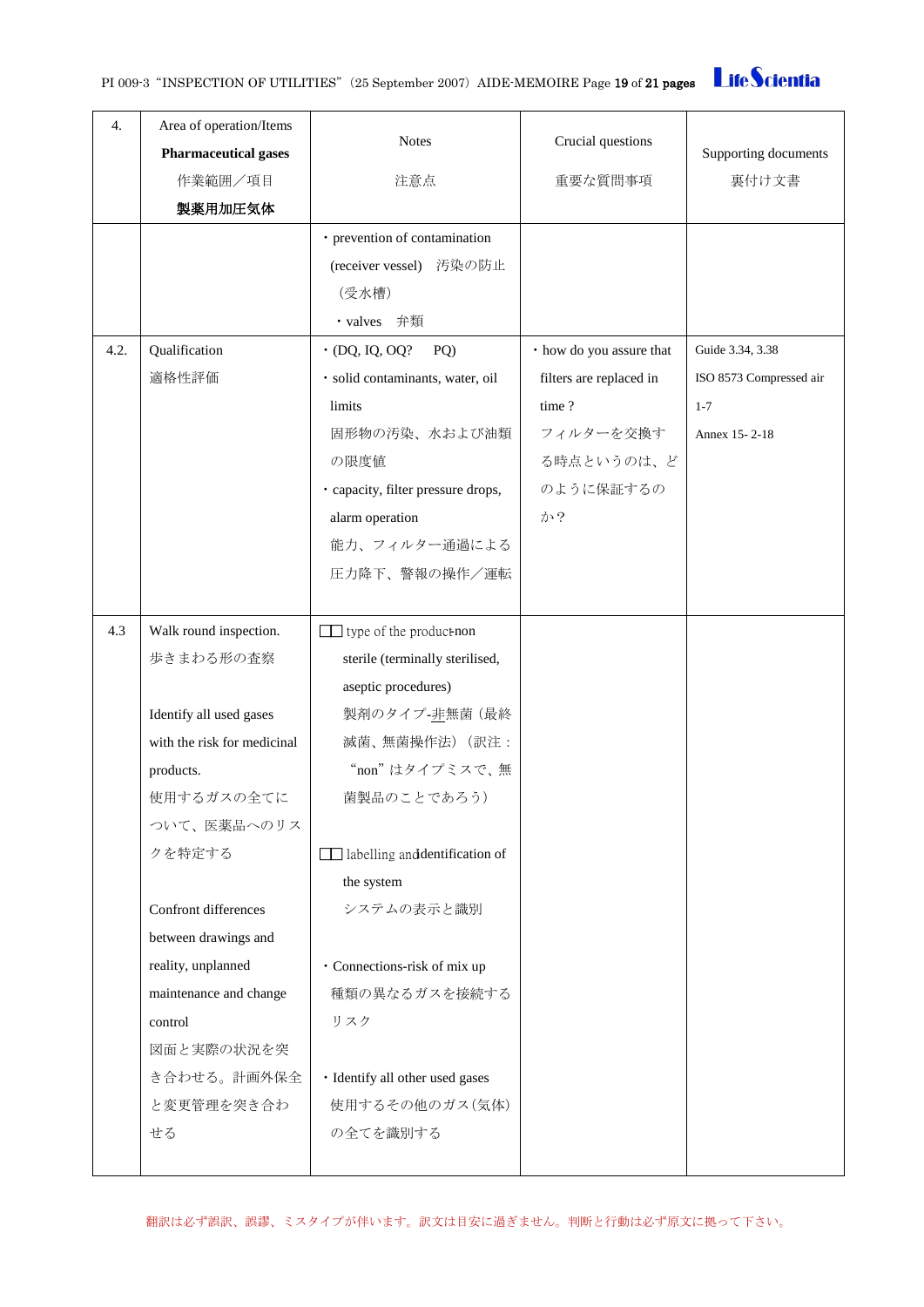PI 009-3 "INSPECTION OF UTILITIES" (25 September 2007) AIDE-MEMOIRE Page 20 of 21 pages **Life Scientia** 

| 4.   | Area of operation/Items<br><b>Pharmaceutical gases</b><br>作業範囲/項目 | <b>Notes</b><br>注意点                  | Crucial questions<br>重要な質問事項 | Supporting documents<br>裏付け文書 |
|------|-------------------------------------------------------------------|--------------------------------------|------------------------------|-------------------------------|
|      | 製薬用加圧気体                                                           |                                      |                              |                               |
|      | Follow the system in                                              |                                      |                              |                               |
|      | logical order                                                     |                                      |                              |                               |
|      | 論理的順序で当該シス                                                        |                                      |                              |                               |
|      | テムの流れを確認して                                                        |                                      |                              |                               |
|      | 行く                                                                |                                      |                              |                               |
|      |                                                                   |                                      |                              |                               |
|      | · contact with the product                                        |                                      |                              |                               |
|      | or with the "process                                              |                                      |                              |                               |
|      | equipment"                                                        |                                      |                              |                               |
|      | 製品、あるいは"プロセ                                                       |                                      |                              |                               |
|      | ス用機器"との接続                                                         |                                      |                              |                               |
| 4.4. | Operating the system                                              | · Changing system for filters        |                              |                               |
|      | 当該システムの運転                                                         | フィルターについてのシス                         |                              |                               |
|      |                                                                   | テムの変更                                |                              |                               |
|      |                                                                   | · SIP system                         |                              |                               |
|      |                                                                   | 定置滅菌システム                             |                              |                               |
|      |                                                                   | · Back-up systems                    |                              |                               |
|      |                                                                   | バックアップシステム                           |                              |                               |
|      |                                                                   | · Capacity-consumption               |                              |                               |
|      |                                                                   | 能力と消費量                               |                              |                               |
| 4.5. | Monitoring of the system                                          | · Leakage tests                      |                              | Guide 4.15                    |
|      | システムのモニタリン                                                        | リーク試験                                |                              |                               |
|      | グ                                                                 | · Filter integrity tests             |                              |                               |
|      |                                                                   | フィルター完全性試験                           |                              |                               |
|      |                                                                   | · Pressure control                   |                              |                               |
|      |                                                                   | 圧力制御                                 |                              |                               |
| 4.6. | Quality control                                                   | · Pollution - oil, water, particles, |                              | Guide 3.43, 4.15, 4.22,       |
|      | 品質管理                                                              | bio-burden                           |                              | 6.7                           |
|      |                                                                   | 汚れ – 油、水、粒子、バイ                       |                              |                               |
|      |                                                                   | オバーデン                                |                              |                               |
| 4.7. | Maintenance and                                                   | · Maintenance program                | The interaction between      | Guide 3.41                    |
|      | calibration of the system                                         | 保全プログラム                              | unplanned maintenance        |                               |
|      | システムの保全と校正                                                        | · Calibration programme              | and requalification          |                               |
|      |                                                                   | 校正プログラム<br>計画外保全とそれが発                |                              |                               |